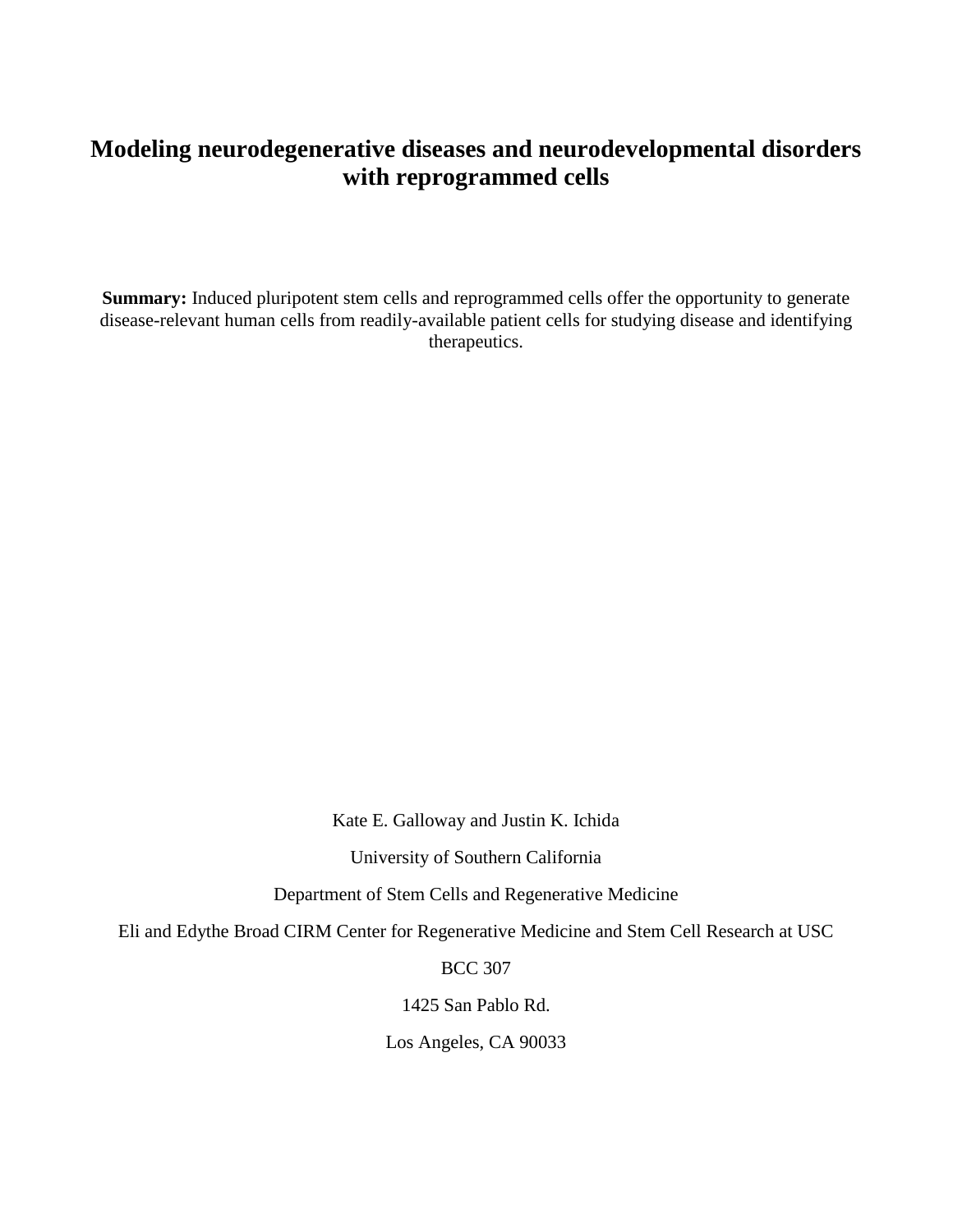## Introduction

Generating a model of neurological diseases with iPSCs and reprogrammed cells

Description of processes for differentiation and conversion into various neural types

Constructing co-cultures and organoid models

Comparison of the advantages and drawbacks of iPSCs and direct conversion protocols

Case studies of disease modeling with hiPSCs and reprogrammed cells

Neurodevelopmental disorders

Rett syndrome

Down syndrome

Fragile X

Neurodegenerative disorders

Spinal muscular atrophy

Parkinson's disease

Huntington's disease

Friedrich's ataxia

Amyotrophic lateral sclerosis

Frontotemporal dementia

Alzheimer's disease

Open questions and challenges in the field

Relevance of models to disease

Drug screening

Figures and Tables

References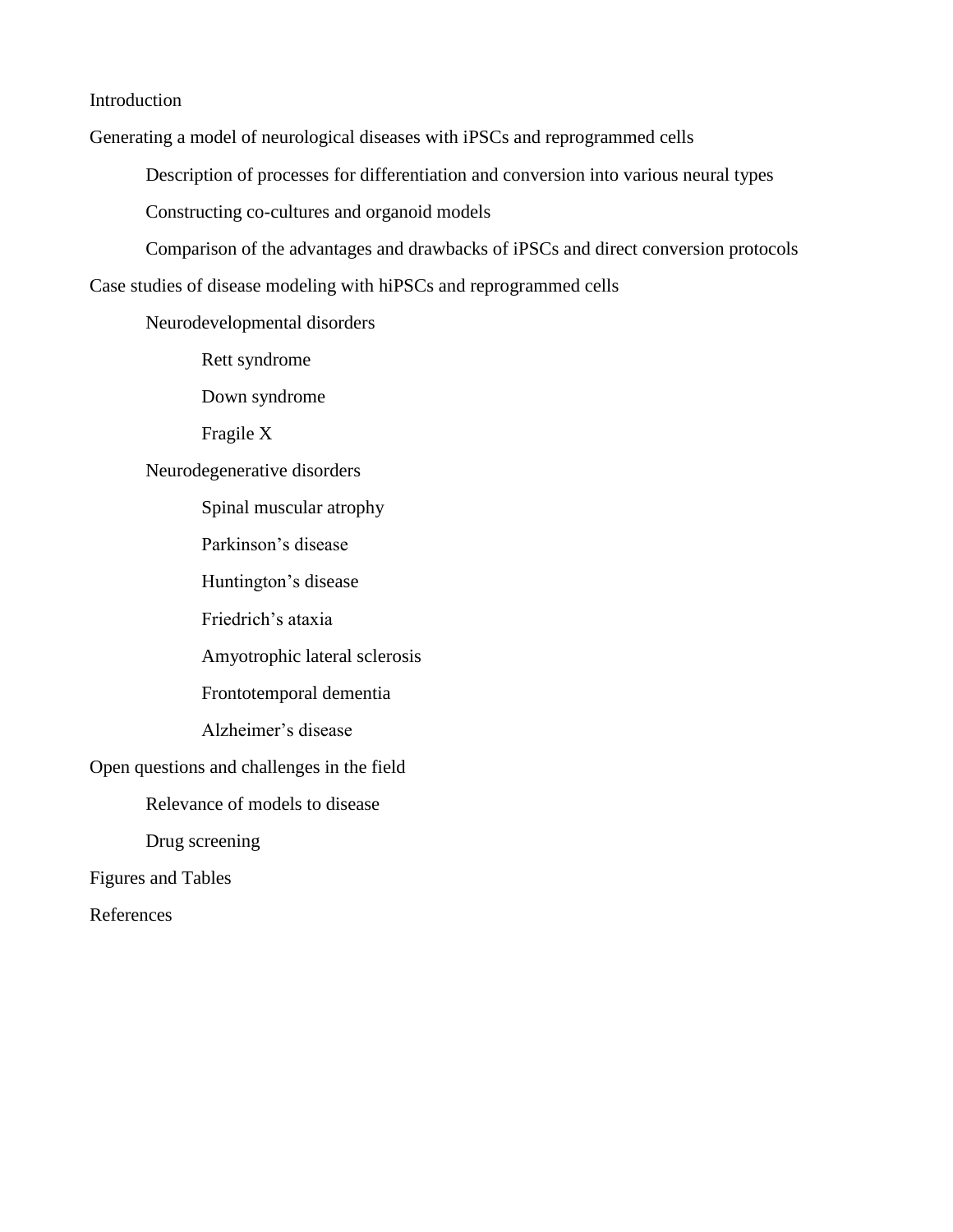The British statistician George E.P. Box reflected, "Essentially, all models are wrong, but some are useful." Models represent a simplification of reality that enables analysis of complex systems. The underlying question remains, "What aspects of reality must be included to produce a useful model?"

Modeling of neurological disease has been impeded by the inaccessibility of disease-relevant human neural cells from patients. Even if accessible, the value of these primarily post-mitotic cells would be limited by the inability to expand the cells in culture. While post-mortem samples provide snapshots of the terminal points in the disease course, the ravages of degeneration often obscure molecular cause and effect. Further, post-mortem samples necessarily preclude experimentation by which to obtain mechanistic insight.

Genetically generated animal models of neurological disease have shed light on pathogenic mechanisms [\[1-4\]](#page-22-0). However, genetic and phenotypic differences between human diseases and rodent models persist. The tenuous correlation between human neuropathology and animal models of neurological disease may frustrate identification of the precise molecular and genetic mechanisms that render unique neural populations vulnerable to degeneration.

As an alternative to post-mortem samples and animal models, new technology in cellular reprogramming provides an exciting new avenue for investigating the mechanisms and causes of disease. Human pluripotent stem cells are characterized by the ability to self-renew and differentiate into an array of tissues, providing a readily-accessible source of rare, difficult-to-isolate stem cell types. As screening tools, cells differentiated from pluripotent precursors may serve to identify therapeutics that reduce the severity of neurological diseases.

In 2007, Yamanaka, Thompson, Daley, and colleagues demonstrated that the forced expression of four transcription factors expressed in embryonic stem cells (*KLF4, SOX2, OCT4*, and *C-MYC* or *LIN28*) can convert fibroblasts into human induced pluripotent stem cells (iPSCs). [\[5,](#page-22-1) [6\]](#page-22-2). iPSCs possess the two key functional properties of embryonic stem cells; the ability to self-renew and the potential to generate all of the cell types in the body [\[7,](#page-22-3) [8\]](#page-22-4). The gene expression and epigenetic profiles of iPSCs are highly similar to and in some cases, indistinguishable from embryonic stem cells, indicating that the conversion of somatic cells to the embryonic stem cell state by defined factors is a complete reprogramming process. Subsequently, iPSCs have been generated from a variety of adult cell sources, including blood cells [\[9\]](#page-22-5), hair follicle keratinocytes [\[10\]](#page-22-6), and neural stem cells [\[11\]](#page-22-7) and by alternative, non-integrating methods such as transfection of episomal plasmids, mRNAs, and small molecules treatment [\[12-15\]](#page-22-8). Directed differentiation of iPSCs, in which externally applied morphogens mimic embryonic development and drive stem cells into specific somatic cell types, allows the generation of patient-specific cells of a variety of cell lineages [\[16\]](#page-23-0).

Recent studies have shown that transcription factor-mediated reprogramming can be adjusted to convert skin fibroblasts directly into many somatic cell types including neurons, neural precursors, cardiomyocytes, and hematopoietic cells [\[17-20\]](#page-23-1), skipping the generation of iPSCs. By expanding the range of genetic backgrounds to include any fibroblast donor, iPSCs and lineage reprogrammed cells fundamentally alter the possibilities for modeling neurological diseases at the cellular level.

For neurodegenerative disease and neurodevelopmental disorders, a constellation of factors (e.g. genetic background, environmental exposure, history of infection) influence the onset and course of neurological disease. The ability of patient-specific iPSC-derived and reprogrammed cells to exhibit the consequences of these factors is just beginning to be evaluated. Reassuringly, in proof-of-principle studies, iPSCs and reprogrammed cells recapitulate disease phenotypes for relevant patient-derived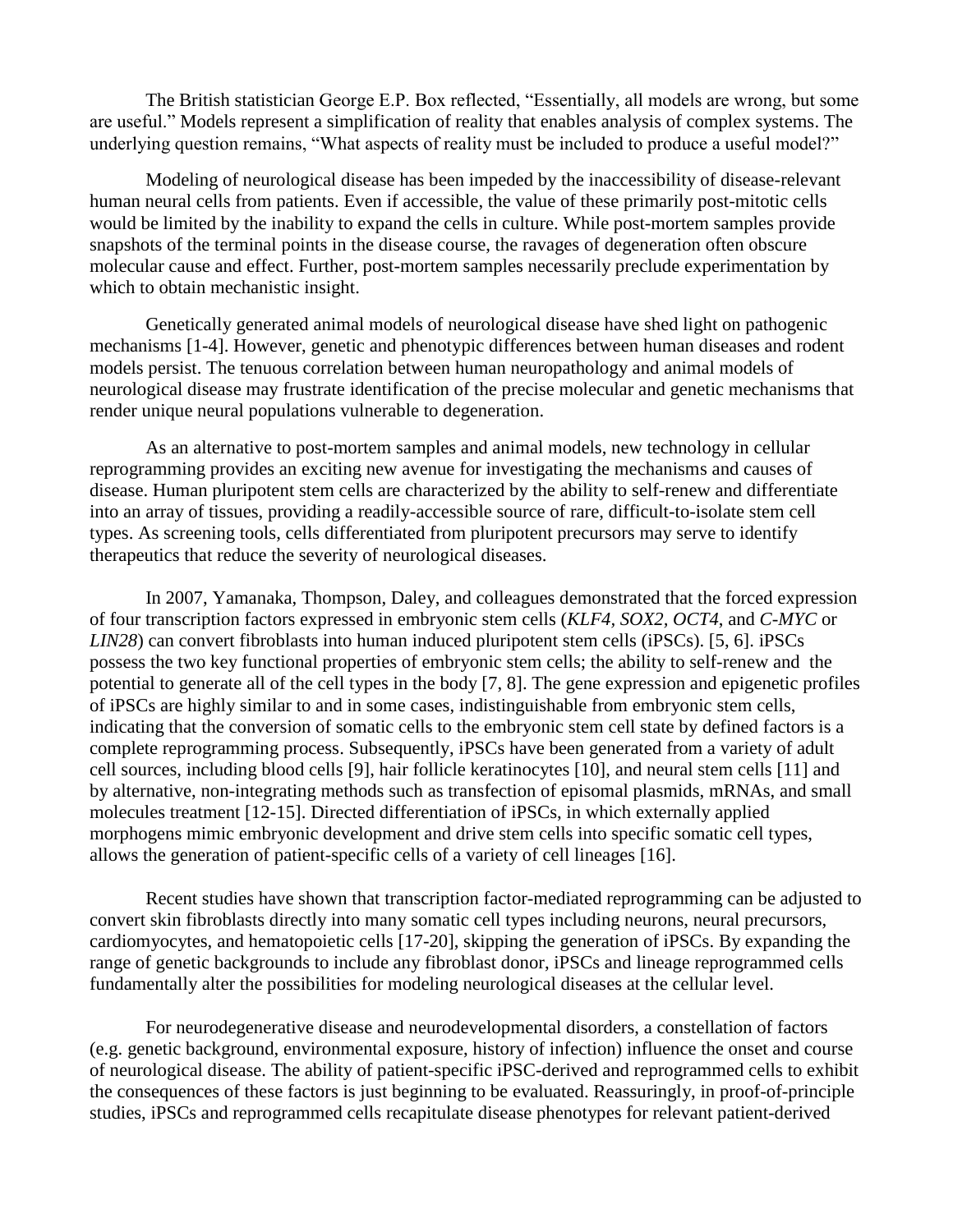cells. iPSC models of ALS, Huntington's, Parkinson's, and Alzheimer's diseases demonstrate changes in disease-related protein processing [\[21-30\]](#page-23-2). Neurons induced directly from the fibroblasts of patients with familial Alzheimer's disease also display altered processing of amyloid precursor protein [\[31\]](#page-23-3). RNA foci that are found in the brain tissue of ALS patients with a G<sub>4</sub>C<sub>2</sub> repeat expansion in *C9ORF72* accumulate similarly in iPSC-derived neurons from these patients [\[32,](#page-24-0) [33\]](#page-24-1). *In vitro* experiments show that these foci possess cytotoxic activity that can be ameliorated by antisense knockdown [\[32,](#page-24-0) [33\]](#page-24-1). Down syndrome-derived cells display increased DYRK1A expression and reduced neuron formation, which is reversed upon silencing of the tertiary copy of chromosome 21 [\[34-36\]](#page-24-2). Thus, patient-derived iPSCs and reprogrammed cells are able to capture relevant disease phenotypes, suggesting the potential to use these cells as a tool to study neurological diseases. While these reports are promising, there remain many questions to answer regarding the construction of disease models.

In the following chapter we will discuss the methods for generating cells for particular neural subtypes for disease modeling as well as case studies from these models. We will conclude by presenting open questions and challenges for the field.

# **Generating a model of neurological diseases with iPSCs and reprogrammed cells**

Accurately modeling neurological disorders with iPSCs and reprogrammed cells relies on robust and reliable methods for efficiently differentiating the distinct neural subpopulations from stem or somatic cells. Studies of inductive pathways that initiate neurogenesis in developing chick and mouse embryos have guided protocols for defined factor differentiation of iPSCs [\[37\]](#page-24-3). Once iPSC cell lines are generated, extracellular cues direct cells toward various post-mitotic fates. Alternatively, direct conversion protocols introduce genetic factors intracellularly in order to directly convert somatic cells into neural lineages. Additionally, in three-dimensional culture, iPSCs are able to form cerebral, retinal, and inner ear organoids that possess many of the cell types and structural traits found in their natural organ counterparts [\[38-43\]](#page-24-4).

# **Description of processes for differentiation and lineage conversion into various neural types**

# *Directed differentiation of iPSCs*

Protocols to differentiate iPSCs into specific subpopulations of neural cells have been guided by studies of developmental morphogen patterning. In the developing embryo, neuralization is initiated by a combination of FGF signaling and BMP and Wnt inhibition in the neural tube to establish neural progenitors (Figure 1A). BMP is secreted from the dorsal ectoderm covering the spinal cord [\[44\]](#page-24-5). Rostral localization of BMP/Wnt inhibition induces forebrain development, while caudal localization of retinoic acid (RA) and Wnt initiates spinal cord formation. FGF8 intervenes along the rostral-caudal axis to establish the mid and hindbrain regions. Emanating from the notochord, a sonic hedgehog (Shh) gradient induces ventral fates including spinal motor neurons along the length of the spinal column (Figure 1B). During development, opposing RA and FGF gradients established along the spinal column interact with Hox genes to induce segmentation and confer anterior/posterior identities to spinal motor neurons.

Neuralization of iPSCs begins with the addition of small molecule inhibitors of TGF-β and BMP signaling [\[45\]](#page-24-6). TGF-β inhibition prevents the self-renewal of iPSCs and suppresses mesodermal differentiation while BMP inhibition prevents differentiation into trophoblast and endodermal lineages [\[45\]](#page-24-6). Following neuroectodermal induction, regional specific inductive signals are added to direct neural types specific to forebrain, mid/hindbrain, or spinal cord [\[46-48\]](#page-24-7). Alternatively, the addition of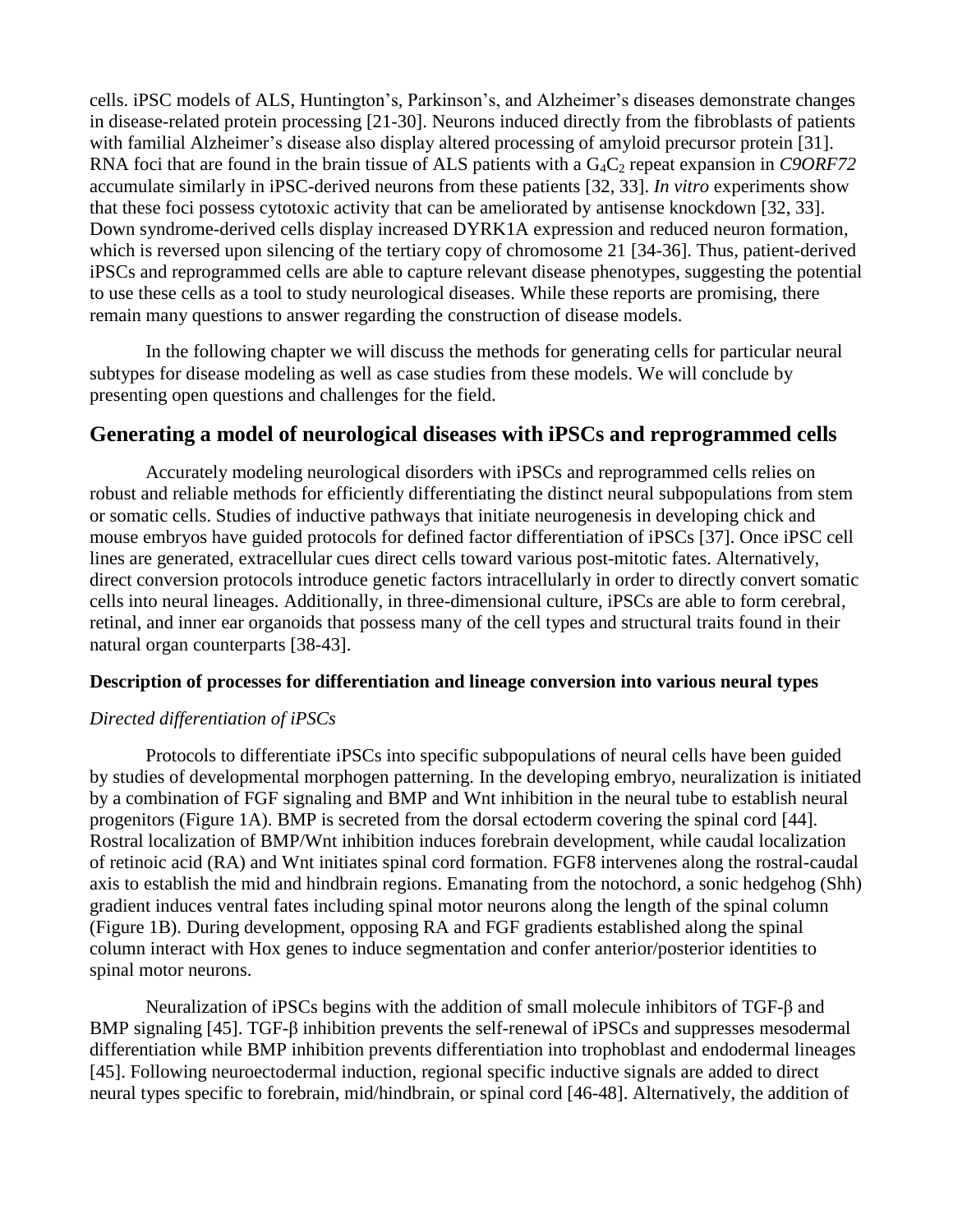FGF and EGF can expand and mature the neural progenitor cell population to allow differentiation into the glial lineage [\[49\]](#page-25-0).

Forebrain development may be the default developmental trajectory. In the absence of inductive signals, pluripotent cells primarily generate forebrain progenitors and cortical pyramidal neurons [\[50\]](#page-25-1). Differentiation protocols utilize inhibition of BMP and Wnt to generate cell types in the forebrain including cortical neurons and basal forebrain cholinergic neurons which are affected in dementia and Alzheimer's disease, respectively.

In the midbrain, dopaminergic (DA) neurons such those affected in Parkinson's disease have been derived iPSCs treated with Shh and FGF8 following neuralization form dopamine-producing neurons [\[24,](#page-23-4) [51-54\]](#page-25-2). Timing of the addition of FGF8 may modulate rostral-caudal identity. While early treatment results in midbrain DA neurons, later treatment may direct cells toward forebrain DA neurons [\[53\]](#page-25-3).

The first directed differentiation protocol was demonstrated for spinal motor neurons (MNs). Embryonic stem cells treated with RA and Shh yielded MNs with a unique pattern of expression including the presence of Hb9 a marker specific for spinal motor neuron identity [\[55\]](#page-25-4). RA caudalizes progenitor cells following neuralization, while Shh ventralizes cells, converting them to spinal motor neurons. Spinal motor neurons mature into one of three columnar fates: median (MMC), hypaxial, (HMC), or lateral (LMC) motor column. MMC neurons express Lhx3 and innervate axial muscles, LMC neurons that innervate the limb muscles, expressing FoxP1, and the HMC neurons innervate the hypaxial muscle and do not express either marker [\[56\]](#page-25-5). Treatment with RA generates MNs with cervical MMC identify. In spinal muscular atrophy (SMA), MMC as well as HMC MNs are primarily affected. Alternatively, RA-free differentiation generates LMC MNs, which are the first MNs affected in Amyotrophic lateral sclerosis (ALS). A small molecule protocol was recently demonstrated for differentiating LMC MNs from ESCs [\[48\]](#page-24-8). Finally, refinement of motor neuron identity to a more posterior type may be achieved by inhibition of Activin/Nodal signaling. Given the cell type specificity of neurodegenerative diseases, generating particular subpopulations of cells may be important for accurate disease-modeling and effective drug screening.

From the glial lineage, oligodendrocytes and astrocytes have been differentiated from ESCs and iPSCs. Directed differentiation methods for astrocytes were undefined for years while protocols for other lineages were more rapidly developed. Initially, several weeks of neural culturing was required to obtain cells with detectable expression of the astrocyte markers GFAP and S100β [\[57\]](#page-25-6). More rapid and robust directed differentiation protocols have been recently demonstrated. Astrocytes have been obtained from PSCs cultured with astrocyte conditioned media [\[27\]](#page-23-5) and RA/FGF8 or Shh followed by EGF and FGF2 [\[49\]](#page-25-0). Differentiated cells exhibit similar patterns of gene expression as primary astrocytes and are able to uptake glutamate, promote synaptogenesis, and form connections with blood vessels when transplanted into the mouse brain, demonstrating key astrocytic functions [\[49,](#page-25-0) [58\]](#page-25-7). Additionally, morphogens that provide dorsal-ventral and anterior-posterior specification to neurons (SHH, RA, FGF8, BMP, Wnts) were demonstrated to specify similar regional identities to astrocytes.

hESCs stimulated with a combination of glial restriction media (GRM), EGF, and FGF as well neurotrophic factors converted into oligodendrocyte-like cells capable of mylenating axons when transplanted into the *shiverer* mouse model of dysmyelination [\[57\]](#page-25-6). Oligodendrocytes are vulnerable cell type in multiple sclerosis which as yet does not have human cellular models from either iPSC or reprogrammed cells. Alternatively, oligodendrocytes may be used a cell-based therapy to repair spinal cord injury (SCI). Despite preclinical trials of treatment of oligodendrocytes precursor cells (OPCs)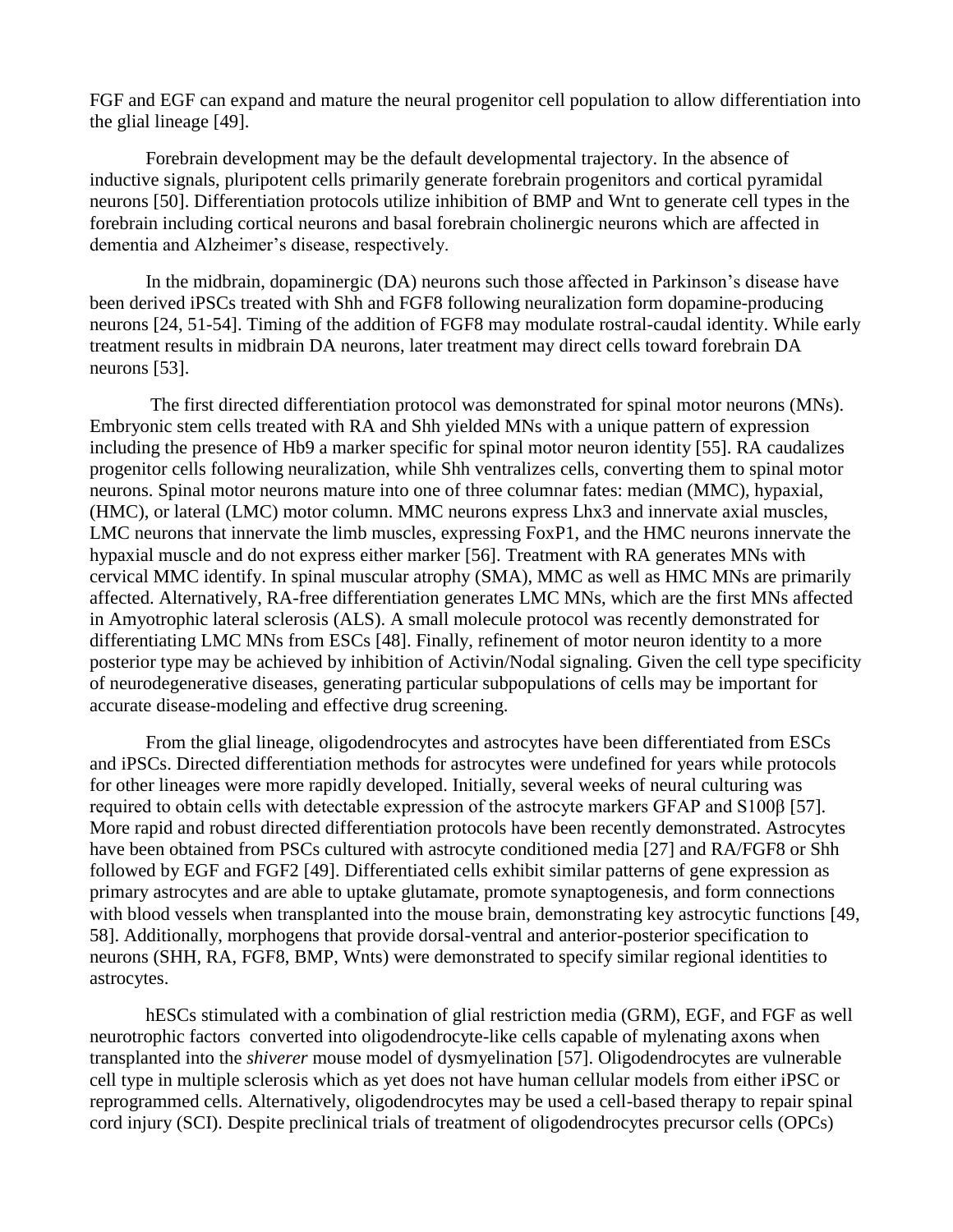showing improved outcomes in adult rat models of SCI [\[59\]](#page-25-8), the first hES cell-based therapy for OPC administration was abandoned in phase I, showing little indication of potential efficacy in the safety study.

Direct lineage conversion provides a progenitor-free protocol for generating various neural types. Direct conversion relies on the overexpression of transcription factors to internally drive differentiation programs. Ostensibly, the forced expression of these factors replaces growth factors utilized in iPSC differentiation by directly activating downstream signaling pathways and genes. Additionally, either purified external cues or other cell types normally present *in vivo* are sometimes added to further guide the developmental trajectory and maturation of various cell types. Genetic neuralization, through introduction of *BRN2*, *ASCL1*, and *MYT1L* (BAM) to fibroblasts generates induced neurons (iN) [\[60\]](#page-25-9). The addition of *NEUROD1* further enhances this conversion [\[60\]](#page-25-9). From iNs, a secondary layer of transcription factors guide cells to particular neurons. Spinal motor neurons have been generated by adding *ISL1*, *LHX3*, *NGN2*, and *HB9* to the BAM factors [\[18\]](#page-23-6). Addition of *LMX1A* and *FOXA2* to the BAM cocktail results in dopaminergic neurons [\[61\]](#page-25-10). Oligodendrocyte precursor cells (OPCs) follow a separate glial lineage that is independent of BAM-mediated neuralization. Induced OPCs can be made by overexpressing either *SOX10*, *OLIG2* and *ZFP536* [\[62\]](#page-25-11) or *OLIG1*, *OLIG2*, *NKX2.2*, *NKX6.2*, *SOX10*, *ST18*, *GM98*, and *MYT1* [\[63\]](#page-25-12). As in iPSC differentiation, inductive signals are added during direct conversion protocols to further guide cells to mature fates.

While these approaches offer unprecedented access to disease-affected human cell types, the lack of translation from some cellular disease models to clinical trials suggests that whole tissues may be needed to capture non-cell autonomous effects and accurately screen for therapies with high translational potential. Recent advances in heterogeneous cell culture and the generation of miniorgans may enhance the accuracy of modeling neurological disorders.

#### **Constructing co-cultures and organoid models**

To model non-cell autonomous effects and simulate whole tissues, recent studies have cocultured multiple differentiated neural cell types or generated mini-organs called "organoids" by directed differentiation of pluripotent cells in three-dimensional matrices.

Co-cultures of mixed neural cell types, particularly spinal motor neurons and astrocytes, have highlighted unique mutation-specific cell autonomous and non-cell autonomous effects that may contribute to neurodegeneration in ALS. In ALS, mouse embryonic stem cell derived SOD1 mutant motor neurons showed reduced neuron death when cultured with wildtype versus familial or sporadic astrocytes, suggesting a role for non-cell autonomous effects in ALS neurodegeneration. Further, astrocytes derived from mESCs with an SOD1 mutation accelerate motor neuron degeneration *in vitro*, implicating glial toxicity in neurodegeneration [\[64\]](#page-25-13). In an interesting twist, astrocytes obtained from iPSCs derived from an ALS patient bearing a TDP-43 mutation did not reduce neuron survival when co-cultured. However, TDP-43 mutant astrocytes did express increased and mislocalized TDP-43 protein, resulting in reduced astrocyte survival. While the results from co-cultures of neurons with *SOD1*, *C9ORF72*, and *TDP-43* mutant astrocytes implicate a common theme of glial dysfunction, the distinct mutations and glial phenotypes argue for the potential for wide variance in the therapeutic response to drugs selected to distinct genetic forms of the disease.

Beyond two dimensional co-cultures, recent studies demonstrate that immersing differentiating pluripotent stem cell aggregates in a three-dimensional extracellular matrix extract induces the development and self-organization of organ-like structures *in vitro* [\[38-43\]](#page-24-4). Cerebral, retinal, and inner ear organoids have been generated, displaying a high level of inherent self-organization [\[38-43\]](#page-24-4).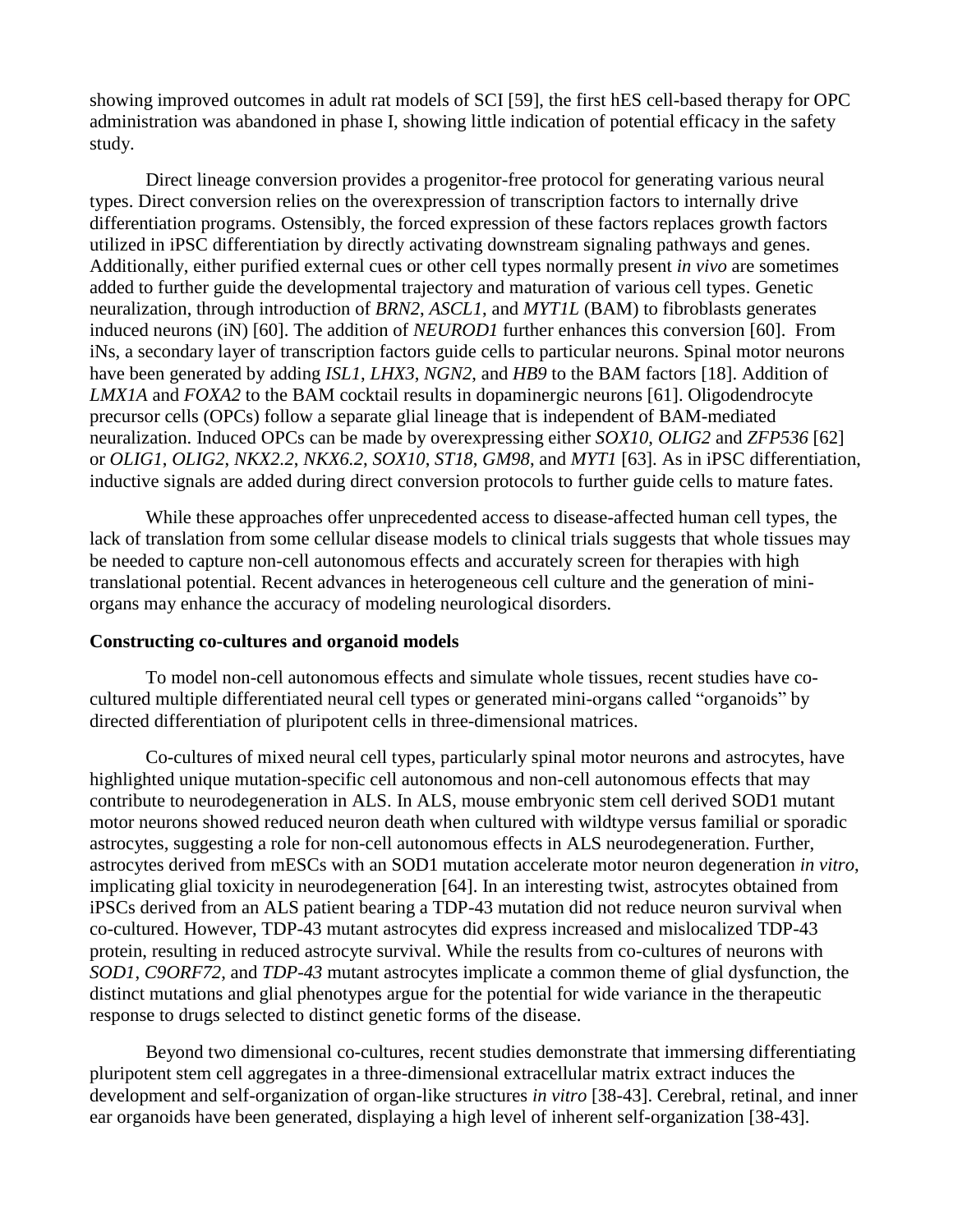When mouse ESCs in serum-free culture of embryoid body-like aggregates (SFEBq) cultures were differentiated in Matrigel-supplemented media, retinal cells spontaneously emerged that organized into an invaginated structure resembling an optic cup [\[41,](#page-24-9) [42\]](#page-24-10). This same approach is effective at generating human optic cup organoids [\[42\]](#page-24-10).

In the inner ear, mechanosensitive hair cells and sensory neurons translate movement, gravity and sound into neural signals which enable balance and hearing. In dish culture, attempts to generate inner ear cells from pluripotent cells resulted in inefficient or incomplete differentiation. Alternatively, culturing pluripotent cells in three dimensional matrices may more accurately recapitulate cellular interactions in the context of development. In SFEBq culture with matrigel, both mechanosensitive hair cells and sensory neurons formed [\[43\]](#page-24-11). Additionally, synapses were observed between the hair cells and sensory neurons which formed structures reminiscent of immature vestibular end organs.

Recently, several reports have shown how pluripotent cells can cultured as organoids to study human brain development [\[40\]](#page-24-12). Human iPSCs grown in suspension with rostral neuralizing factors generated organoids with a pattern of expression similar to that observed in the embryonic telecephalon. Additionally, cells mimicked *in vivo* development, organizing into layered structures containing a variety of layer-specific cortical neurons, polarized radial glia, and intermediate progenitors [\[40\]](#page-24-12).

Culturing cerebral organoids in bioreactors can further their development to the point where they recapitulate aspects of cerebral cortical development that are specific to humans, including the formation of the inner fibre layer and outer subventricular zone [\[38\]](#page-24-4). Knoblich and colleagues recently demonstrated that human cerebral organoids that achieve this advanced developmental state can provide a window into differential developmental patterns between healthy and diseased states such as microcephaly [\[38\]](#page-24-4).

Microcephaly is characterized by reduced brain size andresults from a variety of different mutations. Mouse models with similar mutations have failed recapitulate the significantly reduced brain size, perhaps because mice may lack the type of neural progenitor cells most affected by the causal mutations. Three dimensional culture from iPSCs with CDK5RAP2-dependent pathogenesis of microcephaly showed human-specific brain developmental pattern and morphology not observed in mouse cells [\[38\]](#page-24-4). Patient cells generated embryoid bodies of reduced size with more neurons and fewer neural progenitors indicating premature non-proliferative neuronal differentiation. Premature differentiation of progenitors may lead to microcephaly by depletion of progenitors, which could limit the total number of neurons produced over the course of development.

While organoids represent an exciting advance in studying development and disease, technical challenges limit the full potential of organoids for disease modeling and drug screening. Diffusion of oxygen limits the size of organoid cultures which lack necessary vasculature and blood supply to oxygenate and supply nutrients to the inner regions of tissues. Development of systems for delivery of oxygen and other nutrients will expand the potential to model diseases with organoids by extending their size, viability, and homogeneity.

#### **Pros and cons of iPSCs and reprogrammed cells**

Both iPSC and direct conversion protocols for generating specific neural lineages are powerful tools for disease modeling. Currently, published reports indicate that either approach can generate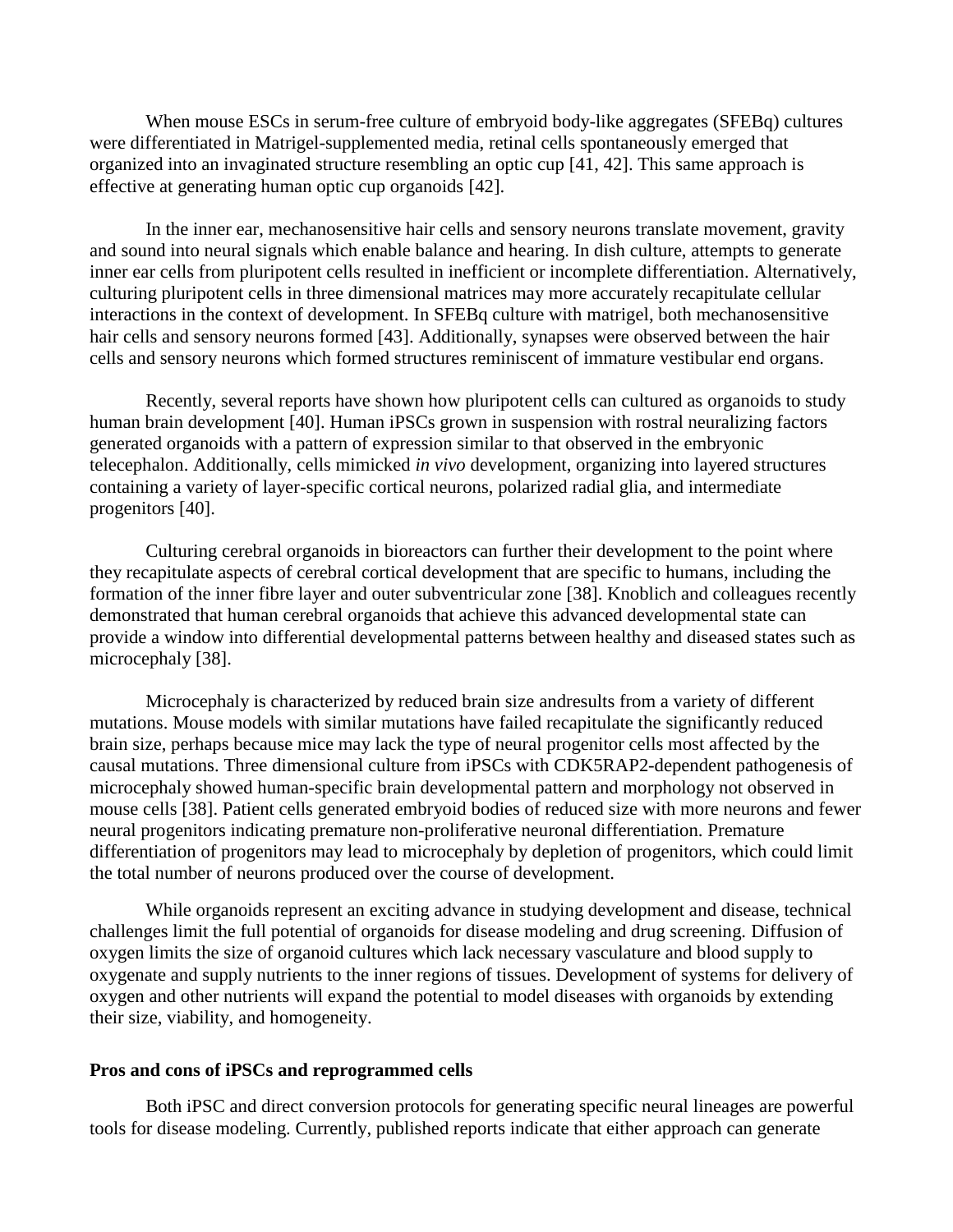specific somatic cell types that genuinely mimic their in vivo counterparts. Yet each comes with distinct advantages, considerations, and limitations.

### **Advantages of iPSCs**

One advantage of iPSCs is that they can be derived from a variety of somatic tissues, including blood, fibroblasts and hair follicle keratinocytes [\[5,](#page-22-1) [9,](#page-22-5) [10\]](#page-22-6). This could be an important consideration given that blood is easy to obtain in a routine clinical setting.

The second major advantage of is that iPSCs are capable of limitless self-renewal and therefore provide a robustly expandable cell line for disease studies. This can be an important advantage for performing experiments that require large numbers of neural cells, such as genome-wide binding analyses and biochemical purification studies. This also allows the creation of create patient-specific isogenic control lines, which is important because every patient genome has hundreds of polymorphic loci that differ from the reference genomic sequence. Therefore, it is difficult to know if a phenotype observed in a patient culture is actually induced by the disease-causing mutation. Because iPSCs are capable of limitless self-renewal, one can use genome editing approaches such as CRISPR/Cas9 to specifically restore the disease-causing mutation to the non-pathogenic sequence and verify that this rescues disease phenotypes. This also allows the production of transgenic reporter lines which can be valuable tools for purifying iPSC-derived somatic cells. Several neurologic disorders such as autism spectrum disorders and schizophrenia are believed to be caused by developmental defects. When the precise stage of development in which the defects occur is unclear, it can be advantageous to use iPSCs to mimic full development in order to identify disease processes. In particular, phenotypes that affect brain size or architecture, such as microcephaly and agenesis of the corpus callosum, may only be adequately modeled in vitro using iPSC-derived 3D cultures.

# **Disadvantages of iPSCs**

One disadvantage of iPSCs is that they are time-consuming, laborious, and expensive to generate. Establishing a typical iPSC line requires several months of daily manipulations. Therefore, it can be difficult to derive iPSC lines from more than 3-4 patients and controls at a time.

In addition, recent studies have shown that different iPSC lines from the same individual have different propensities for differentiation [\[8,](#page-22-4) [65\]](#page-25-14) . Variability has also been observed in the somatic cells derived from different iPSC lines of the same patient [\[29,](#page-23-7) [30\]](#page-23-8). Although the advent of non-integrating approaches for producing iPSCs alleviates concerns over embedded transgenes inducing this variability, there may be unpredictable epigenetic heterogeneity amongst different iPSC clones that can propagate phenotypic variability.

A final concern regarding iPSCs is that long-term culture can induce mutations including chromosomal translocations. This could confound the interpretation of disease phenotypes or have negative implications for cell transplantation.

#### **Advantages of direct lineage conversion**

One major advantage of direct lineage conversion is that it does not require the generation of iPSCs. Because of this, it provides the fastest route to the generation of patient-specific somatic cells: for example, the process of conversion from fibroblast to motor neuron takes less than 30 days [\[18\]](#page-23-6). In addition to being faster, direct lineage conversion does not require laborious cell transfer steps.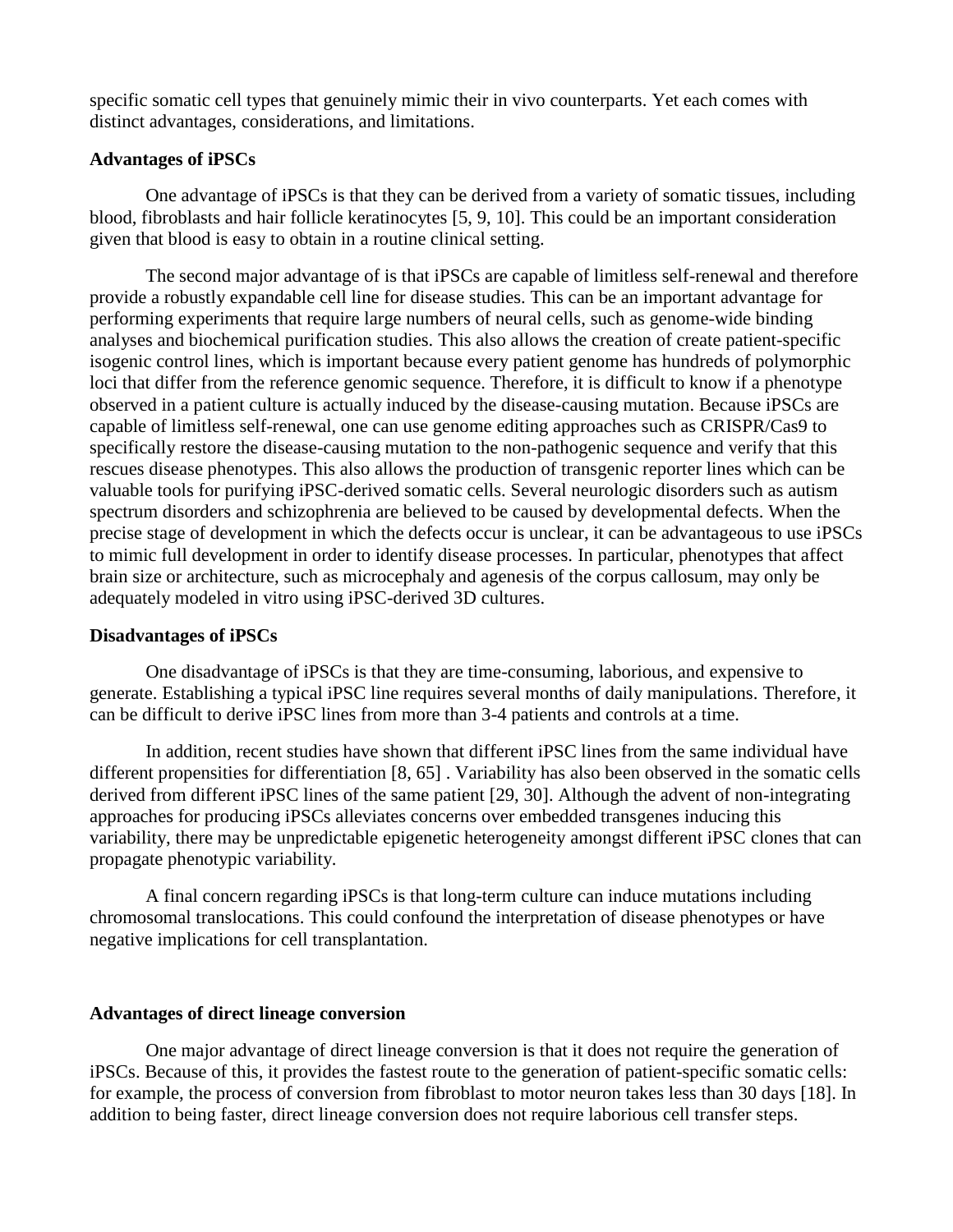Therefore, it is much easier to perform direct reprogramming for many patients in parallel, allowing rapid identification of patient cultures that exhibit disease phenotypes. Moreover, it allows for the comparison of many patient and control cultures for a given disease form, which minimizes the probability that an observed phenotype is due to genetic peculiarities of a small number of samples and not relevant to the disease. This could also enable the generation of patient-specific cultures from a diverse panel of individuals which could facilitate studies of diseases with complex etiologies including Alzheimer's disease, ALS and Parkinson's [\[66\]](#page-26-0).

Another advantage is that it requires fewer cell divisions than derivation of patient-specific somatic cells through iPSCs. Fewer passages may help to preserve genomic integrity and may be especially important when studying repeat expansion mutations, such as those that cause Huntington's disease, ataxia, frontotemporal dementia and ALS, because they are prone to expansion and contraction.

The production of direct lineage-converted cells can be more reproducible than the directed differentiation of iPSCs because they typically do not rely on the step-wise integration of complex signaling cascades mediated by extrinsic factors (personal observation). Also, in contrast to iPSCs, direct lineage-converted cells are not clonal and are instead derived from a population of cells which eliminates concerns of clonal variation.

# **Disadvantages of direct lineage conversion**

A disadvantage of direct lineage conversion is that the inefficiency of conversion often yields insufficient numbers of cells for large-scale biochemical studies. However, direct conversion technologies are still in the early phases of development, and it is likely that chemical or environmental manipulation will allow more efficient reprogramming in the future.

Another disadvantage of this approach is that it has not been developed for starting cells other than fibroblasts except for one case in which hepatocytes were reprogrammed to neurons [\[67\]](#page-26-1). Furthermore, non-integrating approaches have not been demonstrated to be capable of replacing transgenic methods for inducing direct lineage conversion. However, it is likely that these problems will be overcome in the near future.

Our own data for in vitro-derived motor neurons indicate that, while both iPSC-derived and directly converted motor neurons are molecularly and functionally similar to primary motor neurons, each has their own unique characteristics that could influence their ability to model and treat disease. Therefore, a combination of both approaches would be optimal for translational studies.

# **Case studies of disease modeling with hiPSCs and reprogrammed cells**

# **Neurodevelopmental disorders**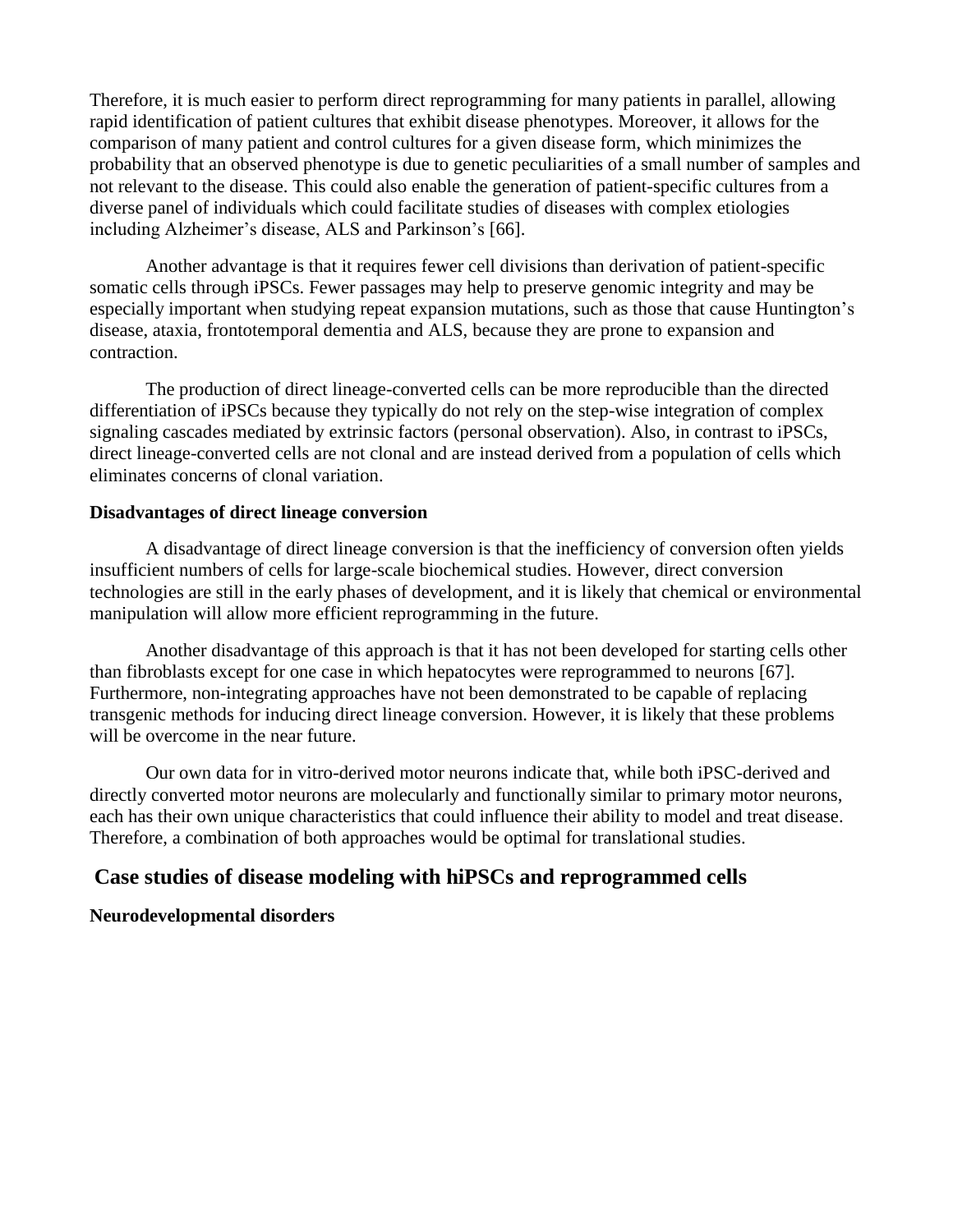|  | <b>Disease</b><br><b>RTT</b>                                                                                                                                                                                                                                                                                                         | Cell                 |              | <b>Method</b> Patient genotype                                             | Phenotype                                                                                                                                | <b>Notable</b>                                                                                                                                                                                                                                                                                                                                                                                                                                                                                                                                                                                                                                                                                   | Reference                                     |  |  |  |  |
|--|--------------------------------------------------------------------------------------------------------------------------------------------------------------------------------------------------------------------------------------------------------------------------------------------------------------------------------------|----------------------|--------------|----------------------------------------------------------------------------|------------------------------------------------------------------------------------------------------------------------------------------|--------------------------------------------------------------------------------------------------------------------------------------------------------------------------------------------------------------------------------------------------------------------------------------------------------------------------------------------------------------------------------------------------------------------------------------------------------------------------------------------------------------------------------------------------------------------------------------------------------------------------------------------------------------------------------------------------|-----------------------------------------------|--|--|--|--|
|  |                                                                                                                                                                                                                                                                                                                                      | Neuron               | iPSC<br>iPSC | Missense mutation to MECP2<br>4 lines with distinct MECP2 mutations        | Reduced VLGUT1 puncta                                                                                                                    | Reduced VLGUT1 puncta indicate<br>MECP2 may regulate glutamatergic                                                                                                                                                                                                                                                                                                                                                                                                                                                                                                                                                                                                                               | Hotta et al., 2009<br>Marchetto et al., 2010  |  |  |  |  |
|  |                                                                                                                                                                                                                                                                                                                                      |                      | iPSC         |                                                                            | Cells with mutant allele showed<br>smaller soma size                                                                                     | X-linked silencing of mutant allele allowed<br>for isogenic comparison                                                                                                                                                                                                                                                                                                                                                                                                                                                                                                                                                                                                                           | Cheung et al., 2011                           |  |  |  |  |
|  | <b>FXS</b>                                                                                                                                                                                                                                                                                                                           | Neuron               | iPSC         | FMR1 CGG repeat expansion                                                  | FMR1 expression silenced                                                                                                                 | Differential FMR1 expression in ESCs and<br>iPSCS                                                                                                                                                                                                                                                                                                                                                                                                                                                                                                                                                                                                                                                | Urbach et al., 2010                           |  |  |  |  |
|  |                                                                                                                                                                                                                                                                                                                                      |                      | iPSC<br>iPSC | FMR1 CGG repeat expansion<br>Various FMR1 CGG repeat expansions            | FMR1 expression silenced<br>Repeat length correlates with<br>differential levels of epigenetic<br>modification to FMR1                   | Reversed epigenetic silencing<br>FMR1 repeat length may change during<br>reprogramming, vary by clone                                                                                                                                                                                                                                                                                                                                                                                                                                                                                                                                                                                            | Bar-Nur et al., 2012<br>Sheridan et al., 2011 |  |  |  |  |
|  | DS.                                                                                                                                                                                                                                                                                                                                  | Neuron               | iPSC         | Trisomy 21                                                                 |                                                                                                                                          |                                                                                                                                                                                                                                                                                                                                                                                                                                                                                                                                                                                                                                                                                                  | Mou, et al. 2012                              |  |  |  |  |
|  |                                                                                                                                                                                                                                                                                                                                      |                      |              | Trisomy 21                                                                 | DS-derived cells formed fewer NPCs and neurons.                                                                                          |                                                                                                                                                                                                                                                                                                                                                                                                                                                                                                                                                                                                                                                                                                  | Lu, et al. 2013                               |  |  |  |  |
|  |                                                                                                                                                                                                                                                                                                                                      |                      |              | Trisomy 21                                                                 | Fewer neurons, increased<br>DYRK1A expression, reduced,<br>increased apoptosis, increased<br>astroglial and oligodendroglial<br>lineages | Isogenic control, monozygotic twin with<br>discordant trisomy 21                                                                                                                                                                                                                                                                                                                                                                                                                                                                                                                                                                                                                                 | Hibaoui, et al. 2013                          |  |  |  |  |
|  |                                                                                                                                                                                                                                                                                                                                      |                      |              | Trisomy 21                                                                 | NPC proliferation defect                                                                                                                 | Isogenic line obtained by silencing of extra<br>chromosome via Xist gene insertion<br>Isogenic control via drug selection for<br>removal of extra chromosome                                                                                                                                                                                                                                                                                                                                                                                                                                                                                                                                     | Jiang et al., 2013                            |  |  |  |  |
|  |                                                                                                                                                                                                                                                                                                                                      |                      |              | Trisomy 21                                                                 | NPC proliferation defect                                                                                                                 |                                                                                                                                                                                                                                                                                                                                                                                                                                                                                                                                                                                                                                                                                                  | Li et al., 2012                               |  |  |  |  |
|  |                                                                                                                                                                                                                                                                                                                                      |                      |              | Table 1. iPSC and reprogrammed cell models of neurodevelopmental disorders |                                                                                                                                          |                                                                                                                                                                                                                                                                                                                                                                                                                                                                                                                                                                                                                                                                                                  |                                               |  |  |  |  |
|  |                                                                                                                                                                                                                                                                                                                                      | <b>Rett syndrome</b> |              |                                                                            |                                                                                                                                          |                                                                                                                                                                                                                                                                                                                                                                                                                                                                                                                                                                                                                                                                                                  |                                               |  |  |  |  |
|  | protein 2, with over 100 different mutations in MeCP2 identified to cause RTT. The location and type<br>of mutation dictates the impact on MeCP2 function and the severity of the disease. Given the spectrum<br>of mutations and disease severity, therapeutics identified from screens may be specific to particular<br>mutations. |                      |              |                                                                            |                                                                                                                                          |                                                                                                                                                                                                                                                                                                                                                                                                                                                                                                                                                                                                                                                                                                  |                                               |  |  |  |  |
|  |                                                                                                                                                                                                                                                                                                                                      |                      |              | deceleration of brain growth that is observed in RTT patients.             |                                                                                                                                          | With the advent of iPSC technologies, modeling of neurodevelopmental disorders such as RTT<br>became possible with patient-specific cells [69, 70]. Embryoid bodies (EBs) were generated from<br>patients with mutations in MECP2 using Noggin in the absence of FGF2. EBs were further<br>differentiated to neurons by addition of RA. Additionally, neural progenitor cells (NPCs) were<br>obtained from neural rosettes by FGF2 treatment. Patient-derived neurons showed reduced spine<br>formation, fewer synapses, and electrophysiological defects compared to controls. NPCs showed<br>normal proliferation rates suggesting abnormal progenitor proliferation may not contribute to the |                                               |  |  |  |  |
|  |                                                                                                                                                                                                                                                                                                                                      |                      |              | to reverse the RTT neuronal phenotype [71].                                |                                                                                                                                          | Patient-derived neural cells provide a platform for discovering new candidate drugs or<br>validating those identified in animal models before translation to clinical trials. Drug intervention with<br>IGF1 administration was identified in a mouse model of RTT. Subsequently, IGF1 was shown to<br>increase glutamatergic synapse formation from RTT patient-derived neurons, suggesting the possibility                                                                                                                                                                                                                                                                                     |                                               |  |  |  |  |
|  |                                                                                                                                                                                                                                                                                                                                      |                      |              |                                                                            |                                                                                                                                          | Given the constellation of factors that can influence the development of neurological disorders,<br>isogenic controls are of significant importance to accurately extract information from models of<br>neurological disease. X-linked disorders such as RTT may allow more rapid isolation of isogenic<br>controls. During reprogramming, female human iPS cells maintain their pattern of X-chromosome<br>inactivation in the original somatic cell. Since the starting patient cells are mosaic, iPS cells can inherit                                                                                                                                                                        |                                               |  |  |  |  |



# **Rett syndrome**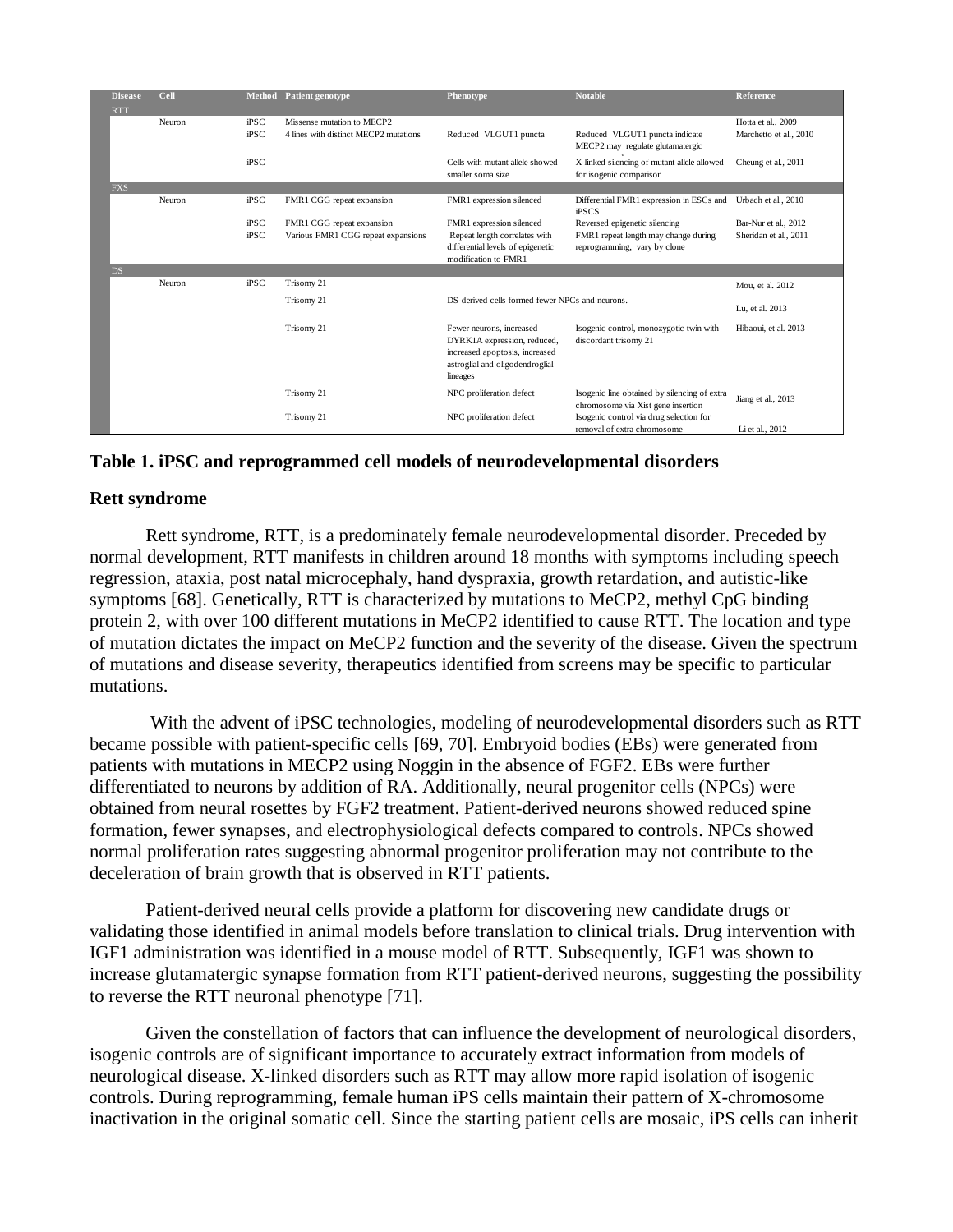inactivation of either the normal or mutant allele based on the pattern in the somatic cells from which they were derived, allowing a pair of isogenic normal and diseased lines to be generated. X-linked silencing was exploited to study RTT in an MECP2 mutant with exon 3 and 4 deletion. When differentiated to neurons, cells with mutant allele showed smaller soma size [\[72\]](#page-26-6). Further characterization of this line may reveal additional mutation-specific differences. It should be noted that erosion of X-inactivation can occur in later passages [\[73\]](#page-26-7). Nevertheless, these results highlight the potential to achieve isogenic controls during reprogramming in X-linked disorders.

#### **Down syndrome**

Down syndrome, a result of trisomy 21, is the most common genetic developmental disorder. Patients with Down syndrome experience reduced neurogenesis and synapse formation resulting in cognitive, learning, and memory deficits as well as early onset Alzheimer's disease [\[74\]](#page-26-8). Since mice do not carry chromosome 21, a precise genetic mouse model is not possible. However, mice generated with various aneuploidies recapitulate some of the anatomical, behavioral, and cellular phenotypes observed in Down syndrome patients [\[75\]](#page-26-9). Mice bearing a second copy of dual-specificity tyrosine- (Y)-phosphorylation regulated kinase 1A (DYRK1A), a neurodevelopmental gene with altered expression in Down syndrome, demonstrate neurodevelopmental delays and altered synapse formation [\[75\]](#page-26-9).

A number of different models of Down syndrome have been generated using iPSCs [\[34-36,](#page-24-2) [76,](#page-26-10) [77\]](#page-26-11). iPSCs derived from amniotic fluid cells were differentiated into neural progenitor cells (NPCs) and neurons. Relative to the healthy control, Down syndrome patient cells formed fewer NPCs and neurons [\[77\]](#page-26-11). Similarly, iPS cells were generated from fetal fibroblasts obtained from monozygotic twins discordant for trisomy 21 [\[34\]](#page-24-2). Discrepancies of trisomy 21 in monozygotic twins is an extremely rare opportunity to study diseased cells with an isogenic control. Following neuralization with FGF, NPCs were subjected to neuronal differentiation in culture with B-27, BDNF, cAMP, and ascorbic acid. NPCs derived from the twin with Down syndrome (NPC-DS) showed reduced proliferation and increased apoptosis compared to the healthy control. Additionally DS-NPCs produced fewer Nestin-Sox2 double-positive cells following differentiation with an increase in the proportion of cells committed to the astroglial and oligodendroglial lineages. Further, Down syndrome patient cells displayed two-fold higher DYRK1A expression. To rescue the DS-NPC cells, DYRK1A was inhibited or knocked down with an shRNA to reduce its activity. Both inhibition and knockdown restored NPC proliferation, reduced apoptosis, and increased neuronal differentiation. These results highlight that some aspects of the trisomy 21 pathology can be reversed by silencing expression of a single gene.

Due to the pathological consequences of the tertiary copy of chromosome 21, silencing expression from this chromosome may represent an important therapeutic approach and provide isogenic controls for disease modeling. Removal of the extra chromosome is possible via introduction of a gene encoding thymidine kinase (TK) into the Amyloid Precursor Protein (APP) gene located on the long arm of chromosome 21. Cells were cultured in the presence of the pro-drug gancyclovir, which enables the selection of TK-negative cells. TK converts gancyclovir into a toxic product, killing TK-positive cells. Removal of the extra chromosome resulted in an increase cell proliferation compared to the isogenic control [\[35\]](#page-24-13). In a similar scheme the *XIST* gene was inserted into one copy of chromosome 21 in iPSCs derived from a Down syndrome patient [\[36\]](#page-24-14). *XIST* RNA silences the secondary copy of the X chromosome in females. The *XIST* gene was inserted into *DYRK1A* locus, silencing of expression from that chromosome. As expected, silencing of the extra copy of chromosome 21 reversed proliferation and differentiation defects observed in Down syndrome-derived cells. Silencing or removal of the secondary control provides an isogenic control for studies of the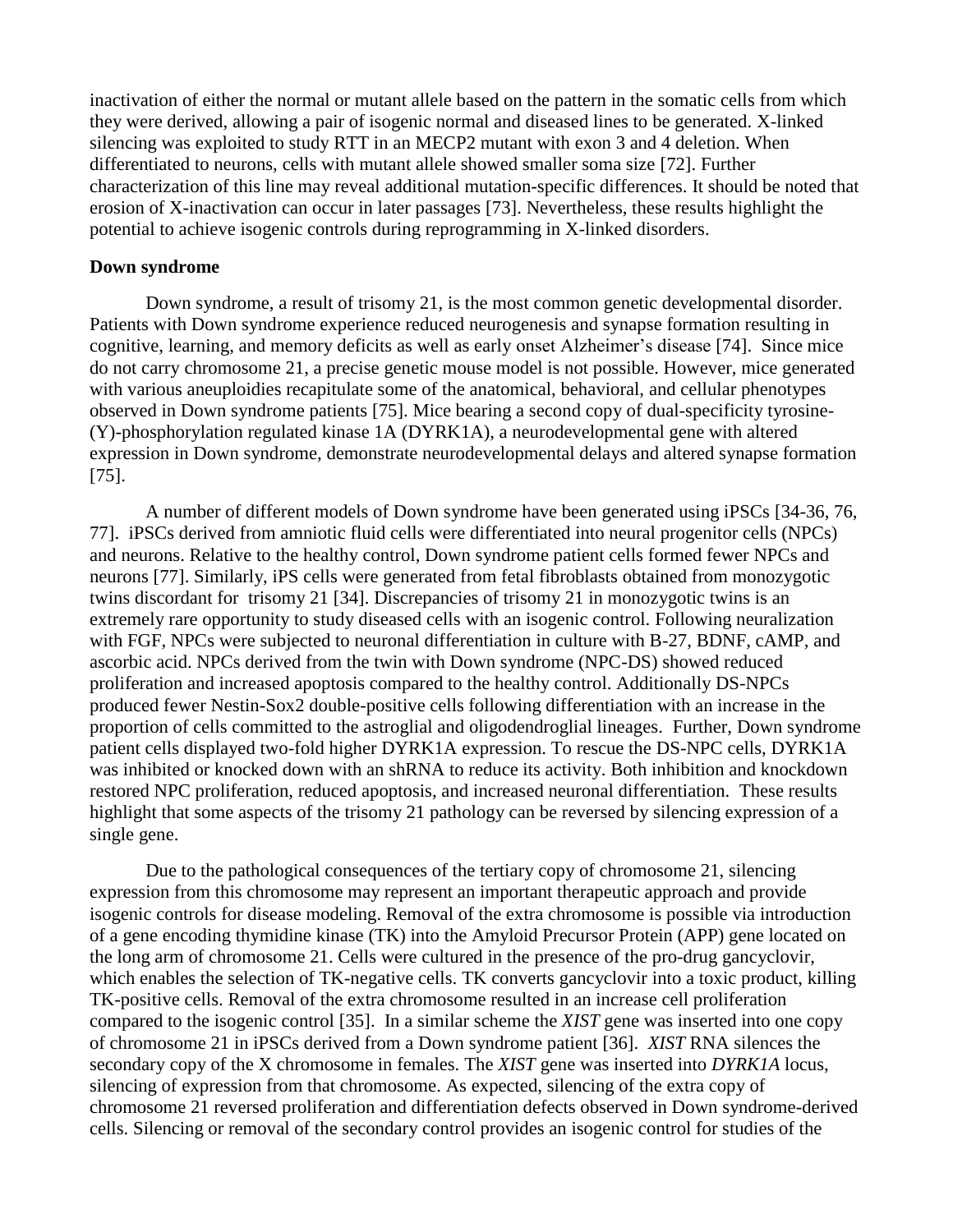molecular pathology of trisomy 21. While these approaches allow for the selection of cells *in vitro* that achieve normal levels of expression from chromosome 21, the difficulty of delivering genetic material to every cell *in vivo* would limit the therapeutic potential of these schemes. Alternatively, identification of drugs that silence DYRK1A expression may yield a readily translatable therapeutic for Down syndrome patients.

## **Fragile X**

Fragile X is the most common inherited form of mental retardation. Fragile X patients exhibit cognitive deficits that often increase with age. Behavioral symptoms of Fragile X include attention deficit, stereotyped behavior, anxiety, social difficulties and other autistic-like behaviors. Fragile X is caused by a trinucleotide repeat expansion of more than 200 CGG repeats in the 5' UTR of the Fragile X Mental Retardation, *FMR1* gene. Repeat expansion induces silencing of FMR proteins (FMRP)expression in post-embryonic stages of development via hypermethylation of the promoter and CGG region. Neurons are characterized by immature dendritic spines in the cerebral cortex.

A study of Fragile X using iPSCs suggests that in rare cases, these cells may not fully recapitulate embryonic developmental processes due to incomplete epigenetic reprogramming at certain loci. iPSCs and ESCs obtained from a case of Fragile X showed differential expression of FMR1[\[78\]](#page-26-12). Unlike in ESCs, FMR1remained silenced in iPSCs with DNA methylation and histone modifications at the promoter region, indicating that FMR1 silencing did not reset during reprogramming. Therefore, because the iPSCs were derived from mature cells, they were not useful for studying the process of *FMR1* silencing *in vitro*. However, they did provide a platform for studying the silenced *FMR1* state. Therefore, comparison of iPSC and ESC models may highlight aspects that would be missed by either one alone.

Reversing FMR1 silencing represents one potential therapeutic target. To determine if FMR1 was reactivatable, 11 iPSC lines from three different patients were treated with 5-azacytidine (5-azaC), a demethylating agent [\[79\]](#page-26-13). Treatment with 5-azaC at a concentration approved for cancer treatment restored some FMR1 expression in all three lines tested in both iPSCs and cells differentiated to neurons. FMR1 reactivation persisted in cells following removal of 5-azaC from media. Clones that had undergone FMR1 reactivation showed longer, more complex neuronal processes relative to inactivated clones.

Capturing the genetic background and causative mutations that give rise to neurological disorders makes iPSCs and reprogrammed cells attractive lines for modeling mutation- and patientspecific pathology. However, accurate models rely on genetic stability which may not be guaranteed for repeat expansion disorders. Characterization of several iPSC lines from which two clones were isolated indicate that repeat length could vary among the clones [\[80\]](#page-26-14). Additionally, repeat length of *FMR1* in iPSCs varied from the fibroblasts from which they were derived and in several examples, decreasing in number. Further, these studies demonstrated that aberrant neuronal differentiation is directly correlated with epigenetic modification and FMRP expression. Given that methylation increases with increasing repeat length, stability and exact repeat number are important factors to control in modeling Fragile X. Extracting instructive conclusions from neurological models of Fragile X may require confirmation that clones isolated maintain repeat length. Alternatively, variation in repeat length among otherwise isogenic cells may be used to model varying levels of disease severity in a single isogenic model.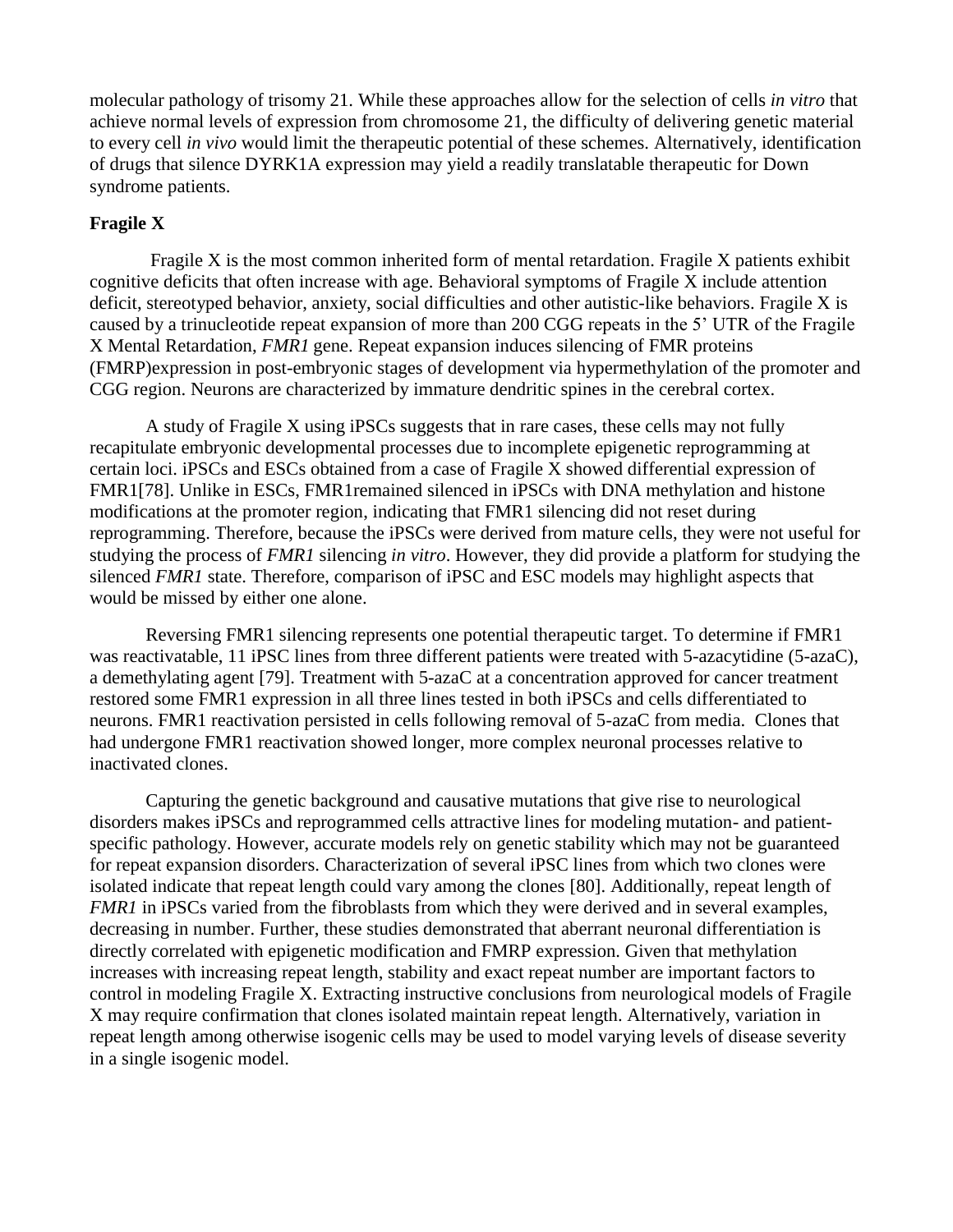# **Neurodegenerative disorders**

|                    | <b>Disease</b> | <b>Cell</b>               | <b>Method</b>        | Patient genotype                                   | <b>Phenotype</b>                                                                                                                  | <b>Notable</b>                                                                                                                                      | Reference                                     |
|--------------------|----------------|---------------------------|----------------------|----------------------------------------------------|-----------------------------------------------------------------------------------------------------------------------------------|-----------------------------------------------------------------------------------------------------------------------------------------------------|-----------------------------------------------|
|                    | <b>ALS</b>     |                           |                      |                                                    |                                                                                                                                   |                                                                                                                                                     |                                               |
| Spinal cord        |                | Upper spinal MNs          | iPSC                 | SOD1 mutant                                        |                                                                                                                                   | First motor neurons (MNs) derived from<br>patient fibroblasts with ALS c                                                                            | Dimos, 2008                                   |
|                    |                |                           | iPSC                 | SOD1 mutants                                       |                                                                                                                                   | Characterized expression and<br>electophysiology of ALS-derived MNs                                                                                 | Boulting, 2011                                |
|                    |                |                           | iPSC                 | SOD1 mutant                                        |                                                                                                                                   | A small molecule screen in stem-cell-<br>derived motor neurons identifies a kinase<br>inhibitor, kenpaullone, as a candidate<br>therapeutic for ALS | Yang, 2013                                    |
|                    |                |                           | iPSC<br>iPSC<br>iPSC | TDP43 mutant<br>TDP43 mutant<br>C9ORF72 CAG repeat | C9ORF72 RNA foci formation                                                                                                        | Drug screening<br>Drug screening                                                                                                                    | Bilican 2012<br>Egawa, 2012<br>Donnelly, 2013 |
|                    |                |                           | iPSC                 | expansion<br>C9ORF72 CAG repeat<br>expansion       | C9ORF72 RNA foci formation                                                                                                        |                                                                                                                                                     | Sareen, 2013                                  |
|                    |                |                           | iPSC                 | TDP43 mutants                                      |                                                                                                                                   | Drug screening identified FDA approved<br>Digoxin as potential threrapuetic                                                                         | Burkhardt, 2012                               |
|                    |                | Astrocytes                | iPSC                 | SOD1 mutant; C9ORF72<br>CAG repeat expansion       | Normal motor neuron surival;<br>mutant astrocytes induce<br>cytotoxicity                                                          |                                                                                                                                                     | Meyer, 2013                                   |
|                    | <b>SMA</b>     |                           |                      |                                                    |                                                                                                                                   |                                                                                                                                                     |                                               |
|                    |                | Spinal motor neuron       | iPSC                 | SMN1 deletion                                      | Reduced soma size; reduced<br>number of motor neurons                                                                             | Pharmacological rescue of SMN expression Ebert, 2009                                                                                                |                                               |
|                    |                |                           | iPSC                 | SMN1 deletion                                      | Reduced soma size; reduced<br>number of motor neurons                                                                             | Apoptosis-mediated motor neuron death;<br>Fas or caspase inhibition blocks cell death                                                               | Sareen, 2012                                  |
|                    |                |                           | iPCS                 | SMN1 deletion                                      | Reduced soma size; reduced<br>number of motor neurons                                                                             | Non-viral conversion of SMN2 to SMN1-<br>like increased SMN expression, increased                                                                   | Corti, 2012                                   |
|                    |                |                           |                      |                                                    |                                                                                                                                   | surival in SMA mouse model                                                                                                                          |                                               |
|                    | PD             | Dopaminergic neurons iPSC |                      | SNCA triplication                                  | Increased alpha-synuclein                                                                                                         |                                                                                                                                                     | Devine, 2011                                  |
|                    |                |                           | iPSC                 | LRRK2 mutant                                       | Increased alpha-synuclein,<br>sensitivity to oxidative stress                                                                     |                                                                                                                                                     | Nyugen, 2011                                  |
| Midbrain/Hindbrain |                |                           | iPSC                 | SNCA triplication, LRRK2<br>mutation               | Increased gene expression of<br>stress responsive genes and $\alpha$ -<br>synuclein, increased sensitivity to<br>oxidative stress |                                                                                                                                                     | Byers, 2012                                   |
|                    |                |                           | iPSC                 | Idiopathic                                         | Increased alpha-synuclein,<br>sensitivity to oxidative stress                                                                     | Viral-free iPSCs                                                                                                                                    | Soldner, 2009                                 |
|                    |                |                           | iPSC                 | PINK1 mutant                                       | Increased alpha-synuclein,<br>sensitivity to oxidative stress                                                                     | Mitochondrial Parkin recruitment is<br>impaired                                                                                                     | Seibler, 2011                                 |
|                    |                |                           | iPSC                 | PARK mutant                                        |                                                                                                                                   | Parkin controls dopamine utilization in                                                                                                             |                                               |
|                    |                |                           |                      |                                                    | Reduced DA uptake and<br>spotaneous DA release                                                                                    | human midbrain dopaminergic neurons<br>derived from induced pluripotent stem cells H. Jiang, 2011                                                   |                                               |
|                    |                |                           | iPSC                 | PINK1 mutant; LRRK<br>mutant                       | Mitochondrial defects                                                                                                             | Pharmacological rescue of mitochondrial<br>deficits                                                                                                 | Cooper, 2012                                  |
|                    |                | Cortical neurons          | iPSC                 | A53T mutation in SNCA                              | Increased oxidative stress                                                                                                        | DA neurons validate efficacy of NAB2, a<br>$drug$ that reduces $\alpha$ -synucle in toxicity                                                        | Chung, 2013                                   |
|                    | HD             | Striatal neurons          | iPSC                 | HTT 72 CAG repeats                                 | Increased caspase activity                                                                                                        | No survival difference between HD and wt                                                                                                            | Zhang, 2010                                   |
| Forebrain          |                | Astrocytes                |                      | HTT 50 and 109 CAG<br>repeats                      | Astrocyte vaculolization                                                                                                          |                                                                                                                                                     | Juopperi, 2012                                |
|                    | <b>FXN</b>     |                           |                      |                                                    |                                                                                                                                   |                                                                                                                                                     |                                               |
|                    |                | Neuron                    | iPSC                 | FXN repeat expansion                               | Expansion of repeats during<br>reprogramming                                                                                      |                                                                                                                                                     | Liu, 2011                                     |
|                    |                |                           | iPSC                 | FXN repeat expansion                               | Expansion of repeats during<br>reprogramming, culture                                                                             | Repeat expansions mediated by a mismatch Ku, 2010<br>repair enzyme, MSH2                                                                            |                                               |

**Table 2. iPSC and reprogrammed cell models of neurodegerative diseases.** ALS-Amyotrophic lateral sclerosis; SMA-Spinal muscular atrophy; PD-Parkinson's disease; HD-Huntington's disease; FXN-Friedrich's ataxia.

# **Spinal muscular atrophy**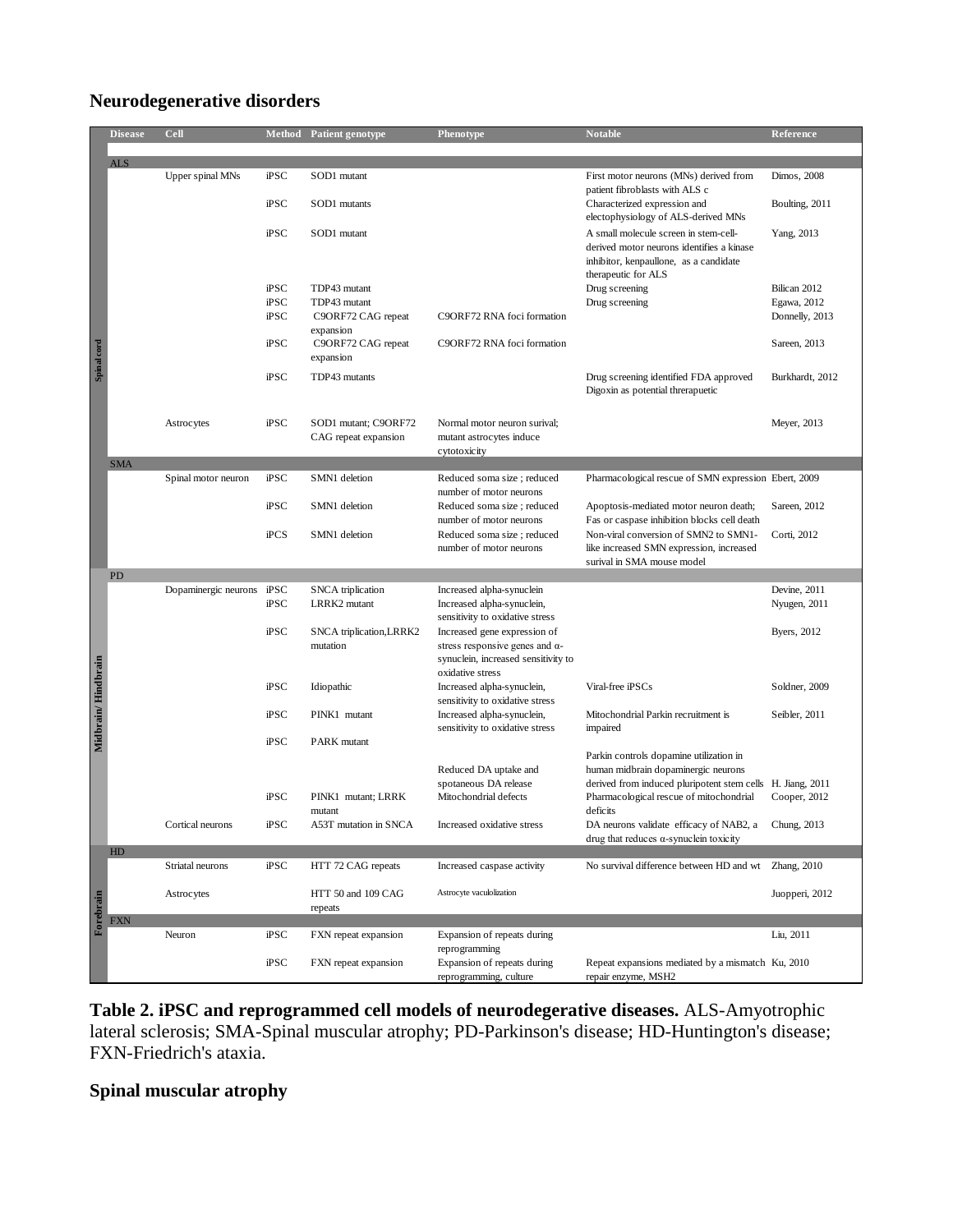SMA is devastating autosomal recessive disease that causes lower spinal motor neurons to degenerate in children, often resulting in death by age two. SMA is caused by a defect in the *Survival of Motor Neuron1* (*SMN1*) gene that reduces SMN expression. While *SMN2* also produces SMN, its splicing pattern yields less full-length protein [\[81\]](#page-26-15). SMN is expressed ubiquitously and facilitates splicing through its role in producing small ribonucleoproteins that mediate pre-splicing events. Given its ubiquitous role, it is unclear how low SMN expression selectively induces degeneration of lower spinal motor neurons.

Increasing SMN expression in the motor neurons of SMA patients represents a potential therapy. Fibroblasts obtained from a SMA patient and her mother were converted to iPSCs and subsequently differentiated to spinal motor neurons [\[82\]](#page-26-16). No difference was observed between the WT and SMA-derived cells in the number of cells stained with the neuronal marker, TUJ1. However, cells expressing both TUJ1 and the motor neuron marker CHOLINE ACETYLTRANSFERASE (CHAT) were reduced in the SMA-derived cells. Additionally, smaller soma were observed in the SMA neuronal cultures. To rescue the pathological defects from low SMN expression, Tobramycin and Valproic acid, drugs that increase expression of SMN2, were added to the cultured cells, leading to 2-3 fold increase in SMN2 levels. Going forward, it would be important to establish if increasing expression of SMN2 could rescue the morphological and differentiation defects observed in SMAderived cells.

Neurodegeneration in SMA may be mediated by apopotosis, suggesting that inhibition of apoptotic pathways could limit motor neuron death. Several iPSC lines obtained from two patients with SMA were converted to CHAT-expressing spinal motor neurons and recapitulated the differentiation and morphological defects observed in other iPSC models of SMA (e.g. small soma, fewer motor neurons). Additionally, these cells exhibited Fas ligand-mediated apoptosis and an increase in caspase-3 activation. Inhibition of Fas through a blocking antibody or inhibition of caspase-3 blocked apoptosis [\[83\]](#page-26-17). Given the importance of apoptosis in tissue homeostasis and development, therapeutic inhibition of apoptosis to block SMA neurodegeneration would require therapeutic molecules that selectively target spinal motor neurons.

Gene correction of iPSCs provides a test bed for examining disease pathology with sufficiency of gene repair indicating a gene-specific mechanism and a potential route to therapy. Introduction of viral materials represents one challenge in translating such gene therapy into clinical application. A non-viral method to increase SMN expression utilized oligonucleotides to convert SMN2 into an SMN1-like gene by altering splicing [\[84\]](#page-27-0). Conversion of *SMN2* to an *SMN1*-like gene increased SMN expression. When cells were transplanted into a mouse model of SMA, cells engrafted and allowed for improved muscle connection, symptom reduction, and increased survival. Non-viral correction of iPSCs may represent one translatable therapeutic for SMN.

#### **Parkinson's disease**

Parkinson's is progressive neurodegenerative disorder characterized by shaking and an unsteady gate. Motor dysfunction results from a progressive loss of dopaminergic neurons in the substania nigra, a region of the midbrain. Current, therapy with dopamine agonists and levodopa improve early motor symptoms, but may result in severe dyskinesia, involuntary writhing movements. While a number of mutations have been identified (e.g. *LRRK2, PARK2, PARK7, PINK1, SNCA, SNCAIP*), most cases of Parkinson's are sporadic with unknown etiology. At the molecular level, Parkinson's is characterized by accumulation of inclusions called Lewy bodies, comprised largely of αsynuclein [\[85\]](#page-27-1). Multiple copies of the *SNCA* gene which encodes α-SYNUCLEIN, the primary protein component in Lewy bodies, has been identified as a cause of familial PD [\[86\]](#page-27-2). While these inclusions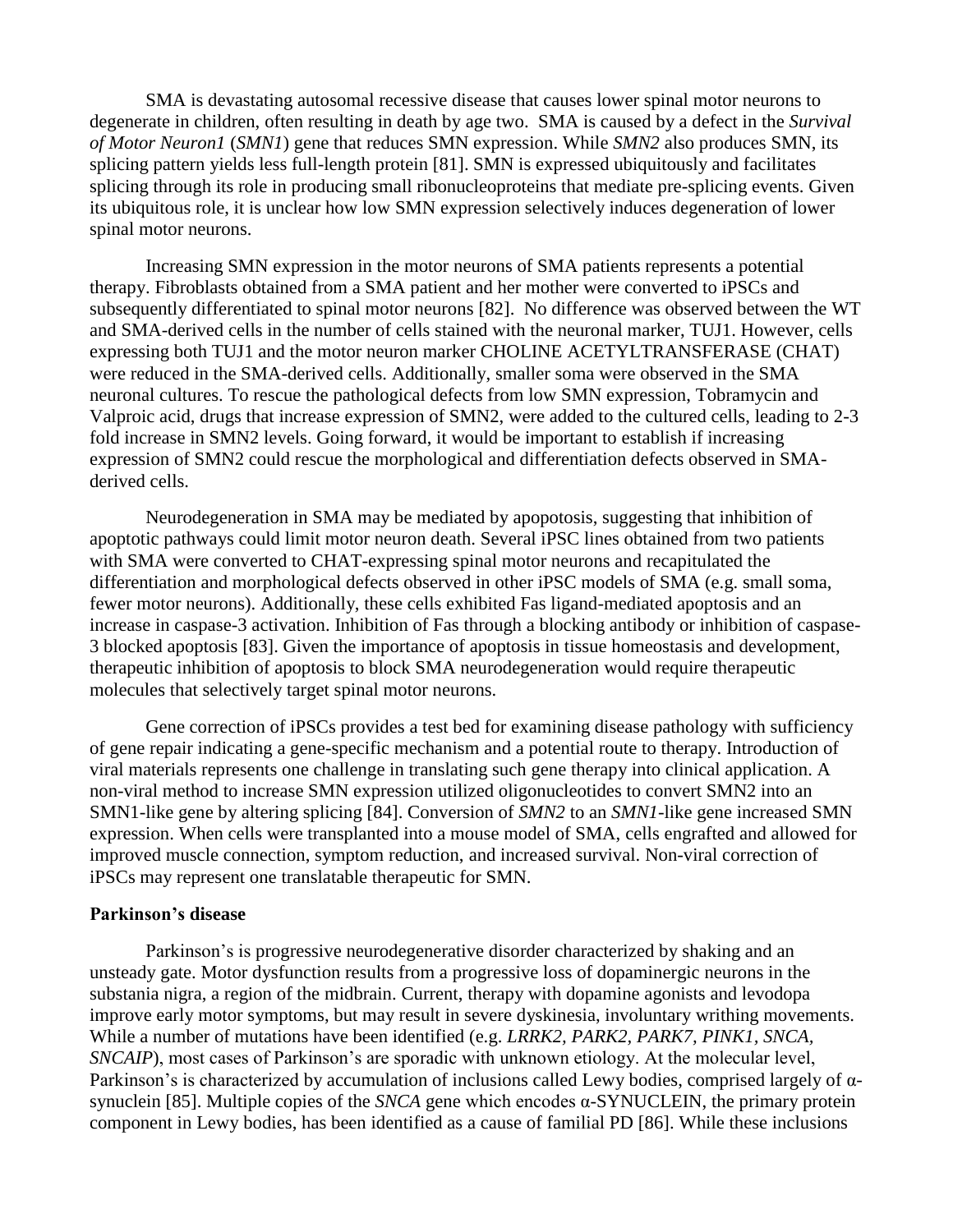are a hallmark of disease, it remains unclear if the inclusions are cytotoxic or if they represent a protective response to increased expression of α-SYNUCLEIN . Dopaminergic neurons derived from ES cells and obtained from a mouse model of PD indicate that these cells are more sensitive to oxidative stress than control cells [\[87\]](#page-27-3).

By enabling the study of a range of mutations that contribute to the same disease, iPSCs may elucidate how divergent genes converge on a similar pathology, potentially accelerating the identification of a common mechanism. Neurons derived from a patient with a *SNCA* triplication showed double the expression of α-SYNUCLEIN compared to neurons derived from an unaffected relative [\[22,](#page-23-9) [26\]](#page-23-10). A similar results were shown for when iPSCs generated from a patient bearing a homozygous mutation in *LEUCINE-RICH REPEAT KINASE (LRRK2*), were generated and differentiated into dopaminergic neurons [\[22,](#page-23-9) [88\]](#page-27-4). Both *SNCA*-iPSCs and *LRKK2*-iPSCs recapitulated increased expression of oxidative stress genes and  $\alpha$ -SYNUCLEIN, the pathological hallmarks of the disease. Additionally, both cell lines demonstrated increased sensitivity to oxidative stress induced by hydrogen peroxide.

Increased susceptibility to oxidative stress and aberrant  $\alpha$ -SYNUCLEIN expression and accumulation are hallmarks of PD seen in several different mutations including the *SNCA* triplication, *LRKK2* mutants, *PARK2* mutants, and *PINK1* mutants. PARKIN is a component of E3 ligase which targets proteins for degradation through the ubiquitin-proteosome system. iPSCs derived from the mutant PARK2 gene which encodes PARKIN were differentiated into DA neurons. PARK2-DA neurons displayed mitochondrial dysfunction, oxidative stress, and α-SYNUCLEIN accumulation as observed in postmortem brain samples [\[89\]](#page-27-5). In mutant *PINK1* iPSC-derived neurons, mitochondrial PARKIN recruitment is impaired [\[90\]](#page-27-6). Overexpression of wildtype PINK1 restored PARKIN recruitment and normal levels of mitochondria. In another example, iPSCs derived from patients with PARKIN mutations showed aberrant utilization of dopamine (DA) [\[91\]](#page-27-7). PD-derived neurons spontaneously released DA while showing only limited DA uptake. These and other disease phenotypes were reversed upon lentiviral overexpression of wildtype PARKIN, suggesting PARKIN plays a critical role in dopamine regulations in DA neurons.

In addition to understanding the mechanisms of PD pathology, PD-iPSCs have recently been utilized to validate a candidate drug identified in yeast screens. In yeast,  $\alpha$ -SYNUCLEIN toxicity induces nitrosative stress which amplifies the toxic effect [\[23\]](#page-23-11). The small molecule NAB2 was identified to reduce nitrosative stress in yeast and shown to rescue  $\alpha$ -SYNUCLEIN toxicity in PDderived cortical neurons. Interestingly, in yeast, NAB2 was shown to modulate a network of ubiquitin genes. NAB2 and  $\alpha$ -SYNUCLEIN appear to inversely affect the ubiquitin network. These results combined with previous models suggest that the spectrum of PD-associate mutations may converge on the ubiquitin pathways responsible for protein degradation. PARKIN's role in protein degradation and dopamine utilization may suggest a mechanism for the selective degradation of DA neurons in PD. Future studies will determine if dopamine neurons from patients with idiopathic PD also exhibit prominent disease phenotypes and if they are affected by the same pathogenic mechanisms.

#### **Huntington's disease**

Huntington's disease (HD) is an autosomal dominant neurodegenerative genetic disorder that affects muscle coordination and causes cognitive and psychiatry problems [\[92\]](#page-27-8). HD is caused by a repeat expansion of CAG in exon 1 of *HUNTINGTIN* (HTT). Individuals with repeats numbers above 35 are at increased risk for the disease. At above 40 repeats, disease onset is certain. Increased repeat number also intensifies disease severity and decreases the age of onset. Despite being ubiquitously expressed, mutant HTT aggregates in medium spiny neurons located in the striatum and leads to death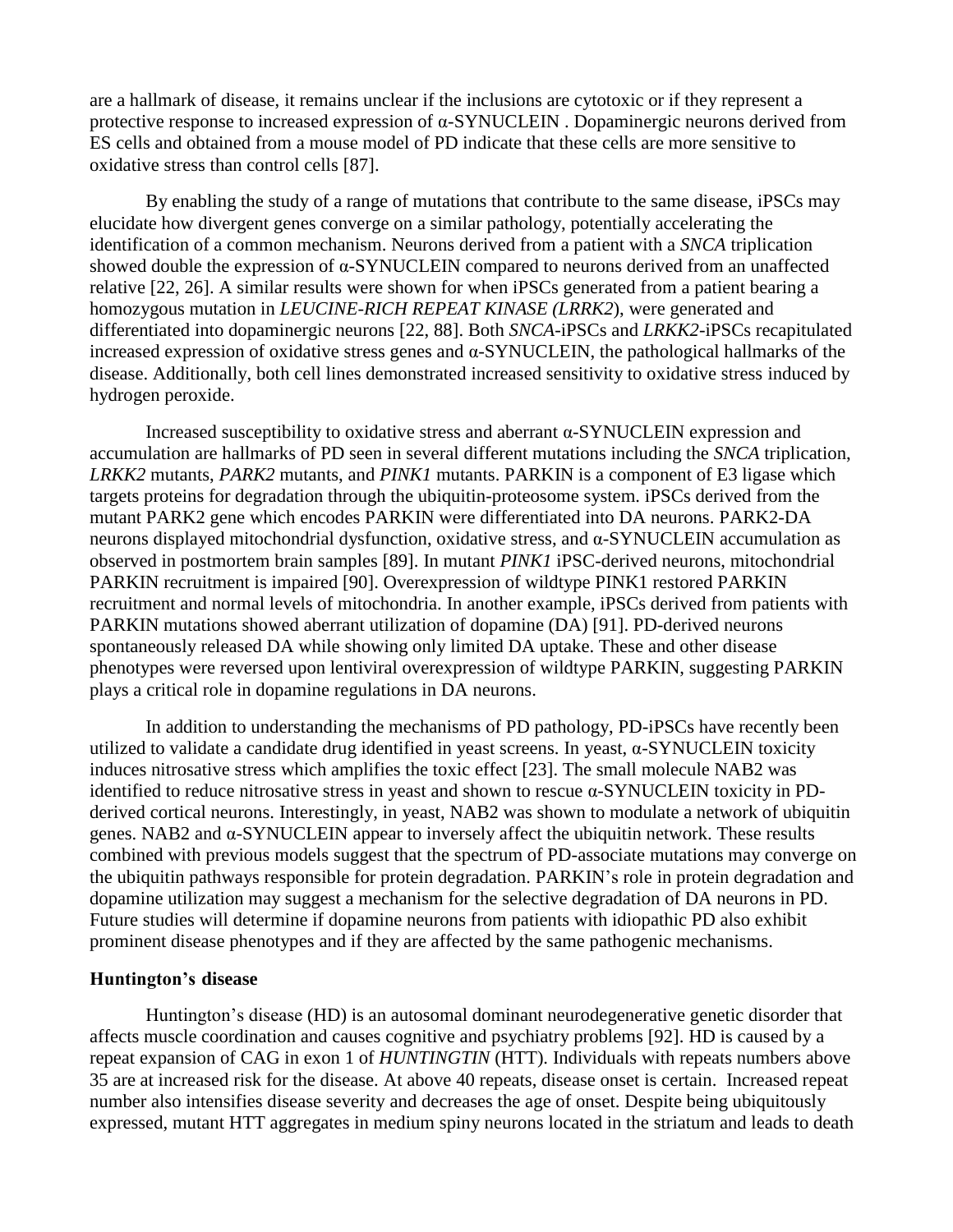of these neurons in early disease stages. Over time, the disease induces changes in other regions of the brain.

iPSCs were derived from a patient with 72 CAG repeats in HTT [\[52\]](#page-25-15). Cells were differentiated into neural stem cells via embryoid bodies and the addition of combinations of morphogens and nuerotrophic factors in two stages [\[28\]](#page-23-12). Derived cells expressed markers indicative of mature striatal neurons including β-III tubulin, calbindin, GABA, and DARPP-32. Notably, despite increasing caspase activity during neutrophic deprivation, HD-derived striatal neurons showed similar survival compared to the control.

In many diseases including HD non-cell autonomous effects linked to glial cells are implicated in mediating selective neuronal death. Fibroblasts obtained from a juvenile HD patient bearing 109 repeats, her father with adult HD and with 50 repeats, and a non-related control were converted to iPSCs and subsequently differentiated to neurons and astrocytes [\[27\]](#page-23-5). Neural progenitors from HDiPSCs engraft when transplanted and yield neurons. Additionally, TUJ1-positive neurons derived from HD-iPSCs showed normal electrophysiology and did not display a HTT phenotype. Astrocytes were generated from iPSC neurospheres that were passaged in astrocyte conditioned media until GFAP and S100β expression was detected. Unlike the neurons, astrocytes displayed a unique cellular phenotype that correlated with HTT repeat number. With increasing repeat number, the number of cytoplasmic vacuoles and the number of cells with vacuoles increased. As a next step, the mechanism of how vacuolization of astrocytes could mediate neurodegeration should be explored.

### **Friedrich's ataxia**

Friedrich's ataxia (FRDA) is the most common ataxic disorder. FRDA is characterized by a progressive muscle weakness, leg spasticity, scoliosis, and lack of voluntary motor coordination in the limbs. FRDA is caused by a GAA repeat expansion in intron 1 in the *FRATAXIN* (*FXN*) gene. Normally, cells contain 6-34 GAA repeats. Increasing repeat number above 66 leads to silencing of *FXN*. Additionally, *FXN* silencing and disease severity correlate with increasing repeat number. FXN is critical in synthesis of iron-sulfur clusters and thus respiratory chain complex. Silencing of *FXN* results in mitochondrial dysfunction and iron accumulation in neurons and cardiomyocytes is observed.

iPSCs represents a potential therapeutic test bed for evaluating molecular and genetic interventions to alter disease phenotypes. However, in diseases with repeat expansions, reprogramming has been shown to alter repeat length, both increasing and decreasing repeat number [\[80,](#page-26-14) [93,](#page-27-9) [94\]](#page-27-10). Thus, it is important to verify repeat number in reprogrammed cells and determine if the relevant phenotype can be captured in these cells. iPSCs from two FRDA patients were generated that maintained low FXN expression despite reprogramming inducing variations in repeat length [\[93\]](#page-27-9). Similarly, iPSCs derived from a different set of FRDA patients show repeat instability [\[94\]](#page-27-10). Repeat expansion showed instability in culture, changing with passages. Global gene analysis indicates that FRDA-iPSCs cluster with cells from healthy controls. However, a significant difference was seen in the expression of genes known to be important for mitochondrial function, DNA repair, and damage.

Mismatch repair enzymes (MMR) such as MSH2 have been previously implicated in repeat instability in HD. In FRDA-iPSCs, MSH2 expression is elevated and MSH2 occupancy upstream of *FXN* repeat expansion was increased relative to the controls [\[94\]](#page-27-10). Addition of MSH2 targeting shRNAs reduced repeat expansion relative to the non-targeting shRNA control, suggesting that limiting *MSH2* expression may be a potential target for inhibiting the primary molecular mechanism in FRDA.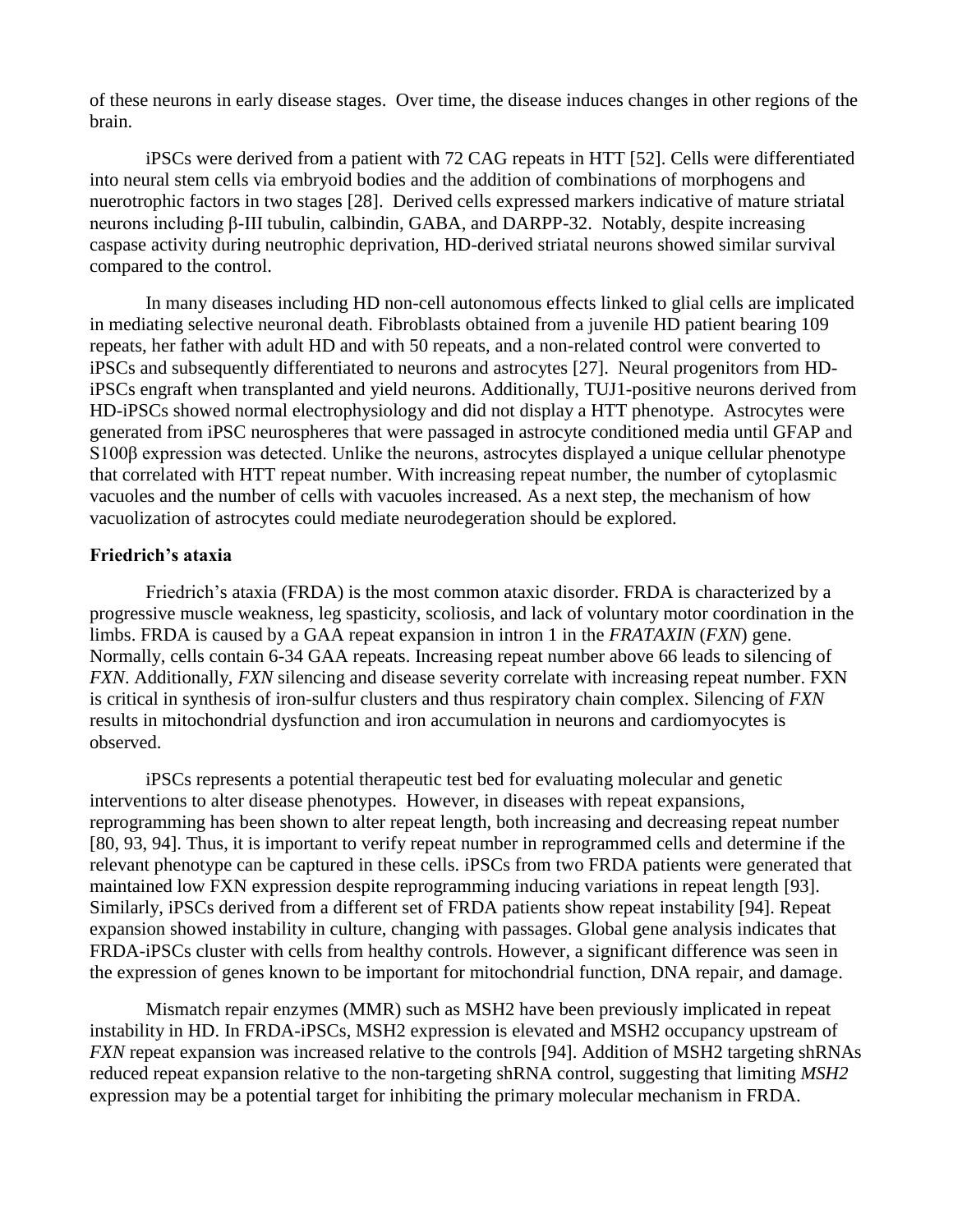## **ALS**

Amyotrophic lateral sclerosis (ALS; or Lou Gehrig's disease) is a neurodegenerative disease characterized by progressive loss of muscle control and motor neuron death. Average age of onset for ALS is 50 with most patients surviving fewer than five years following diagnosis. Several mutations have been identified in familial and sporadic cases including mutations in *SOD1*, *TARDP43*, and *FUS/TLS*, and a repeat expansion in *C9ORF72*. While animal models of ALS have helped to shed light on the development of the disease, they are limited primarily to the *SOD1* form, and therapeutics identified in mouse models fail to significantly improve patient outcomes.

# **TDP-43 ALS**

Abnormal protein accumulation is characteristic feature of neurodegenerative diseases. In ALS, several species of proteins (e.g. TDP-43, C9ORF72, PUR $\alpha$ ) have been shown to accumulate in patient cells. iPSC-derived MNs from patients with TDP-43 ALS contain cytosolic TDP-43-containing aggregates similar to those seen in post-mortem tissue. They also possess shorter neurites, a phenotype that has also been observed in mutant TDP-43 MNs in zebrafish [\[29\]](#page-23-7).

TDP-43 binds nuclear DNA and RNA, mediating RNA processing. Studies from patient genotypes of ALS reveal that TDP-43 mutations that lead to longer protein half-lives correlate with earlier disease onset [\[95\]](#page-27-11). Curiously, TDP-43 is known to self-regulate stability, suggesting mutations may inhibit proper regulation of TDP-43 feedback loop. Stabilization of TDP-43 by addition of DD, a destabilizing tag that stabilizes proteins in response to a small molecule, induces cytotoxicity through abnormal proteostasis and RNA dysregulation. Recently several studies have the investigated the role of TDP-43 in mediating neurotoxicity using ALS iPSC-derived MNs [\[29,](#page-23-7) [96,](#page-27-12) [97\]](#page-27-13). Detergent-soluble and -insoluble aggregates accumulate in TDP-43 MNs despite similar mRNA levels between controls and TDP-43 mutant, suggesting post-transcriptional events affect the processing of TDP-43 protein. Notably, TDP-43 MNs do not show decreased neuron survival *in vitro*. However, introduction of cellular stress through PIK3 inhibition induces cytotoxicity unlike ER stress or MAPK inhibition [\[96\]](#page-27-12). The systemic effects of TDP-43 mutations may impact particular pathways, allowing normal stressors to induce TDP-43 cytotoxicity.

Pharmacological intervention with agents that reduce TDP-43 aggregation may reduce cytotoxicity. Neurons derived from TDP-43 mutant patient lines displayed increased TDP-43 expression, TDP-43 accumulation, abnormal RNA metabolism, and increased sensitivity to cell stressors [\[29\]](#page-23-7). Of four drugs tested that had been previously shown to modulate gene expression in stress-induced MN cytotoxicity, anacardic acid significantly reduced TDP-43 mRNA expression. Additionally, anacardic acid treatment reduced the amount of TDP-43 in the insoluble fraction, but not the soluble fraction, and increased neurite length.

In a similar approach to drug screening, iPSCs were generated from a patient with sporadic ALS characterized by TDP-43 aggregates in MNs. Small molecules with the ability to act as TDP-43 aggregate inhibitors were screened in TDP-43 ALS MNs. Digoxin, an FDA-approved cardiac glycoside reduced TDP-43 aggregation. [\[97\]](#page-27-13) Determining if neuron survival can be rescued represents an in important next step in validating Digoxin as a potential therapeutic for ALS treatment.

#### **C9ORF72 ALS**

Two papers in 2011 determined that the expansion of a GGGGCC hexanucleotide repeat sequence in an intron of *C9ORF72* causes frontotemporal dementia (FTD) and ALS [\[98,](#page-27-14) [99\]](#page-28-0).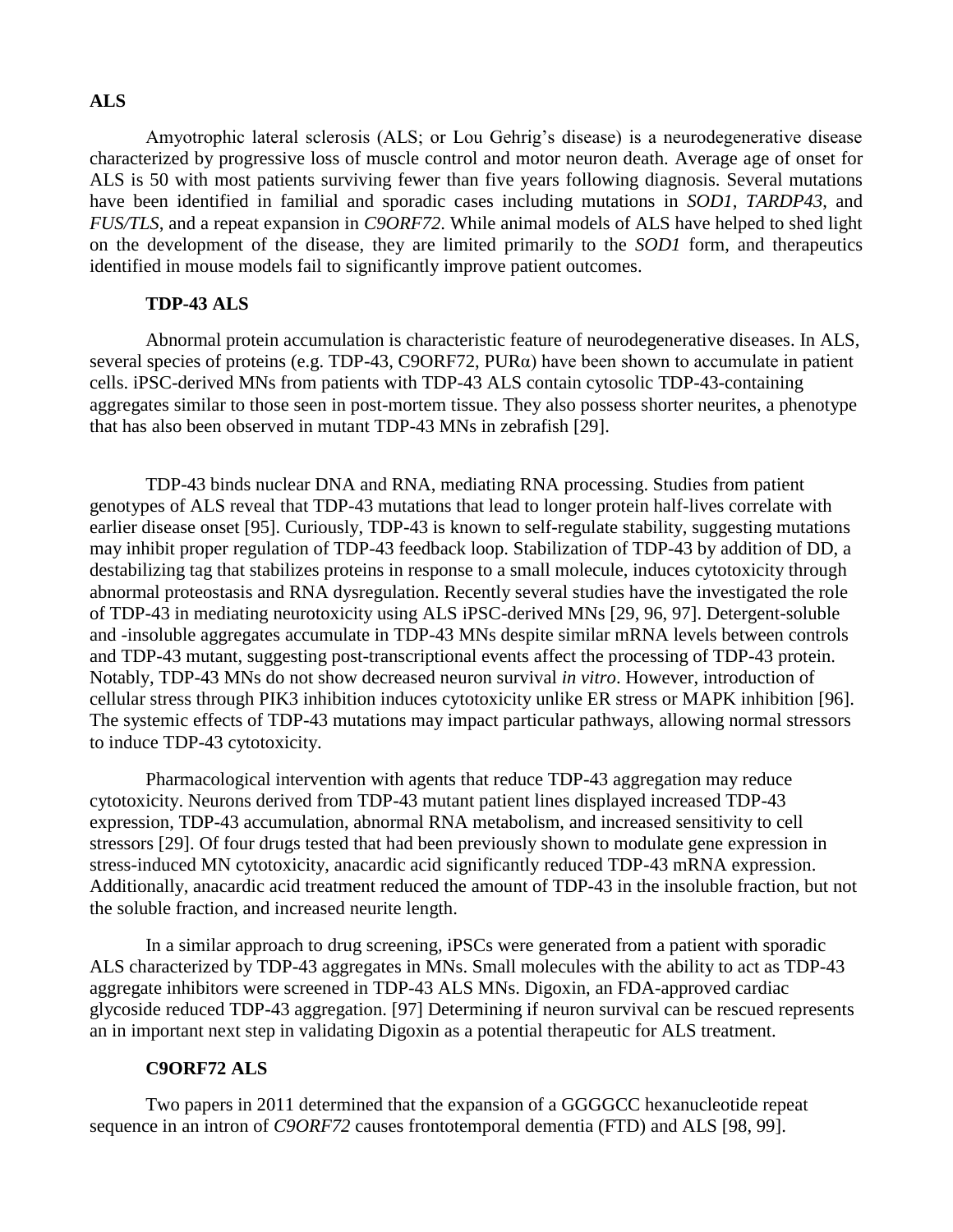Subsequent studies verified that this is now the most common known cause of ALS [\[100\]](#page-28-1). At least three mechanisms may explain the motor neuron degeneration in these patients; a loss-of-function of C9ORF72 protein, cytotoxicity caused by RNA foci induced by the repeat expansion [\[99\]](#page-28-0), or toxicity of dipeptide repeat proteins generated by repeat associated non-ATG (RAN) translation of the GGGGCC expansion [\[101\]](#page-28-2).

Control iPSC MNs did not degenerate or display disease phenotypes when C9ORF72 levels were suppressed by shRNA [\[32\]](#page-24-0), suggesting that a loss of C9ORF72 function is not toxic to MNs. Conversely, C9ORF72 ALS MNs displayed prominent RNA foci and degenerated more rapidly than controls when challenged with elevated levels of glutamate, which is thought to contribute to ALS pathogenesis [\[32\]](#page-24-0). The addition of antisense oligonucleotides complementary to *C9ORF72* RNA eliminated the RNA foci and glutamate-induced excitotoxicity, indicating that the foci may be toxic to MNs. RNA bearing the  $G_4C_2$  repeat expansion was shown to bind ADARB2, PUR $\alpha$ , and hnRNPA1, potentially titrating and sequestering these components from their native functions in RNA metabolism. In addition to the nuclear RNA foci, C9ORF72 RAN translation proteins aggregated in the cytoplasm of patient iPSC MNs, suggesting it will be possible to measure the toxicity of these species in MNs [\[32\]](#page-24-0).

# **SOD1 ALS**

Although studies analyzing cell-autonomous effects of *SOD1* mutations in patient-specific MNs have not been completed, studies using primary mouse glia [\[102\]](#page-28-3) or reprogrammed human astrocytes [\[103\]](#page-28-4) have demonstrated that *SOD1* ALS glia exhibit toxicity towards control human MNs. Rubin and colleagues used mouse ESC-derived motor neurons to identify small molecules that promote motor neuron survival [\[104\]](#page-28-5). To screen for small molecules that could rescue survival, cells were tracked following withdrawal of neurotrophic factors. Of the 5000 drugs screened, kenpaullone increased survival 2.5 fold and decreased mutant SOD1 protein levels. They found that kenpaullone can not only protect mESC MNs against cell death, but also supports the survival of normal human and *SOD1* ALS MNs [\[104\]](#page-28-5).

#### **Frontotemporal dementia**

Frontotemporal dementia (FTD) is the second most common dementia in patients under 65 years old, and is characterized by the degeneration of neurons in the frontal and temporal lobes, which leads to profound changes in behavior, speech, and/or cognition [\[105\]](#page-28-6). The variability of degenerative patterns and phenotypic changes observed in patients – some do not develop language problems while others become completely unable to speak - suggest that FTD may comprise several different pathogenic mechanisms. However, little is known about why cortical neurons degenerate in these patients.

Loss-of-function mutations in the *GRN* gene cause FTD. iPSC neurons derived from patients with an S116X nonsense mutation in *GRN* displayed cytoplasmic TDP-43 aggregates and an increased sensitivity to small molecule-mediated PI3K/Akt and MEK inhibition, suggesting that PRGN deficiency may perturb or necessitate these pathways in neurons [\[106\]](#page-28-7). In addition, both *GRN* and sporadic FTD neurons displayed increased sensitivity to inducers of ER stress and proteasome inhibitors while retaining normal rates of apoptosis in the presence of mitochondrial or oxidative stress, which are commonly implicated in neurodegenerative diseases. Importantly, the forced expression of PRGN rescued the disease phenotypes in *GRN* FTD neurons, validating that the observed differences were due to the *GRN* mutation. These results suggest that prosurvival signaling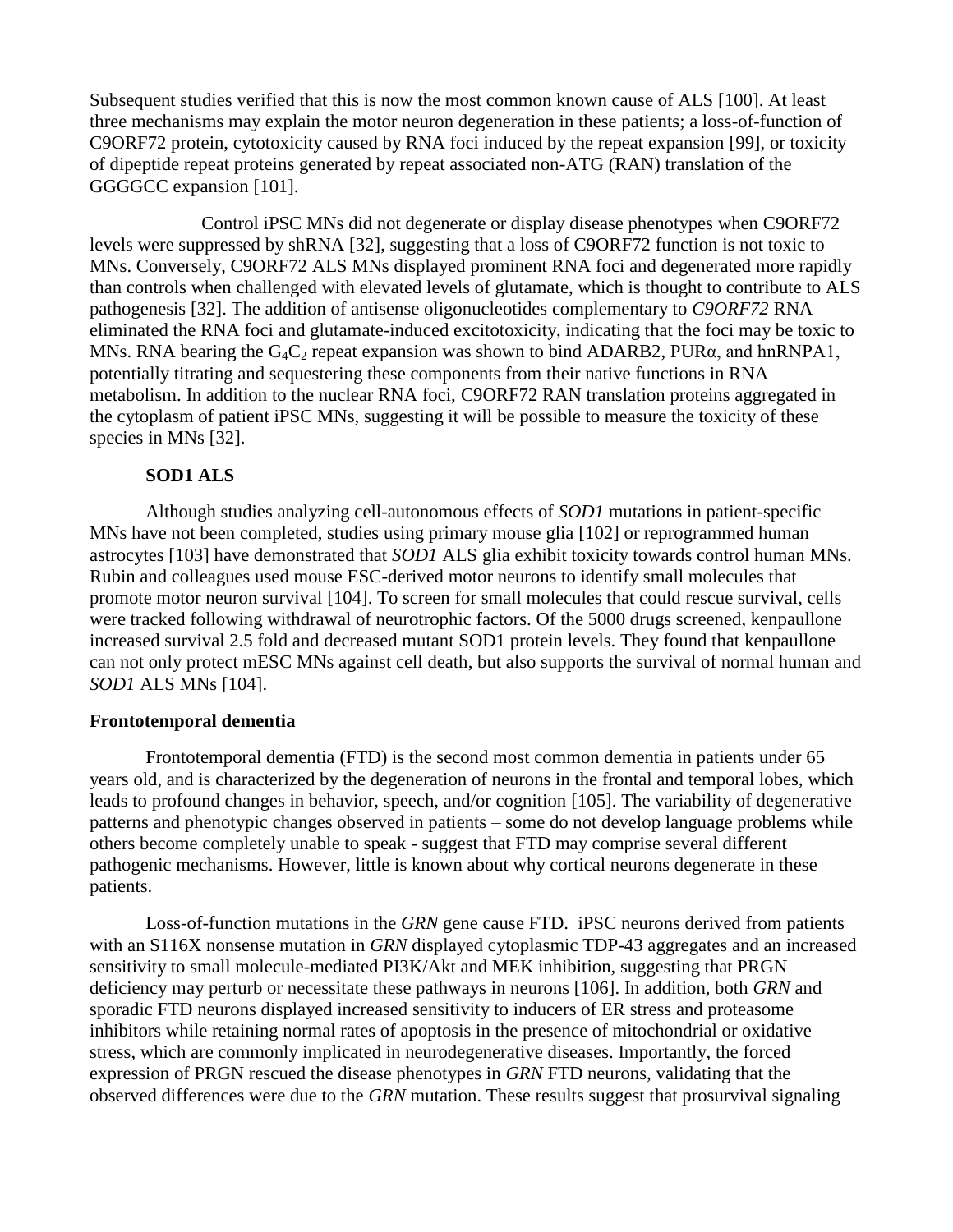pathways are weakened in *GRN* FTD neurons and that therapeutic avenues may include the delivery of neurotrophic factors in addition to the restoration of normal PRGN levels.

# **Alzheimer's disease**

Alzheimer's disease (AD) is a common neurodegenerative disorder that is characterized by neurofibrillary tangles and increased amyloid plaques in the brain [\[107\]](#page-28-8).The disease consists of rare, familial, early-onset forms and more common sporadic late-onset cases, implicating a myriad of different genes as causal factors [\[108\]](#page-28-9).

Abeliovich and colleagues used direct conversion to generate neurons from fibroblasts of patients with familial AD or unaffected controls [\[31\]](#page-23-3).Induced neurons with PRESENILIN 1 or 2 mutations displayed altered localization of the Amyloid- $\beta$  precursor protein (APP) and an increased  $\text{AB}_{42}/\text{AB}_{40}$  ratio, both reflective of phenotypes previously linked to AD in patients [\[31\]](#page-23-3). These results indicate that neurons generated by direct conversion can recapitulate disease processes.

iPSC neurons derived from two familial AD patients carrying a duplication of APP possessed higher levels of  $\text{AB}_{40}$ , phosphorylated tau, and active GSK-3 $\beta$  than controls, indicating that AD processes were occurring [\[109\]](#page-28-10). Interestingly, neurons from one of two sporadic AD patients also displayed these phenotypes, suggesting that this approach could be used to study sporadic and late onset forms of AD. In an unexpected twist, treatment with  $\beta$ -secretase inhibitors, but not  $\gamma$ -secretase inhibitors, caused significant reductions in phosphorylated tau and active GSK-3B. These results suggest a direct relationship between APP proteolytic processing in GSK-3β activation and tau phosphorylation in human neurons [\[109\]](#page-28-10). Together, these studies indicate the reprogrammed neurons can recapitulate processes associated with late onset diseases *in vitro*.

# **Open questions and challenges in the field**

# **Relevance of models to disease**

The CNS comprises many distinct neuronal subtypes, each possessing unique qualities that contribute to human thought, sensation, or action. However, these properties also leave these cells differentially sensitive to disease stimuli, and it is this selective vulnerability that results in the stereotyped manifestations of CNS disorders. Therefore, if we are to understand the mechanisms of these diseases, then we must study them in the cellular subtypes that they affect *in vivo*.

Cellular reprogramming allows the investigation of CNS diseases using relevant human neural cells. Reprogrammed cells are an improvement over transformed human cell lines because they have the same cellular identity as those targeted by the disease. The advantages of this approach over animal models are that it uses human cells that possess the same genome as the patient, not an approximation engineered using transgenic approaches.

The ability to generate *bona fide* disease-relevant neural cell types using lineage reprogramming or directed differentiation is critical to the success of this approach. To date, a handful of the neuronal subtypes affected by CNS diseases are accessible through stem cells or reprogramming [\[16\]](#page-23-0), but the developmental or transcriptional logic remains unclear for many others. In addition, the accurate interpretation of disease studies will require better characterization of the human neural cell types that can be produced *in vitro*. Thus far, most have not been validated by rigorous comparisons of genome-wide transcriptional and epigenetic profiles to primary cells, and therefore it is unclear how similar *in vitro*-derived cells are to their natural counterparts. One concern is that the *in vitro-*derived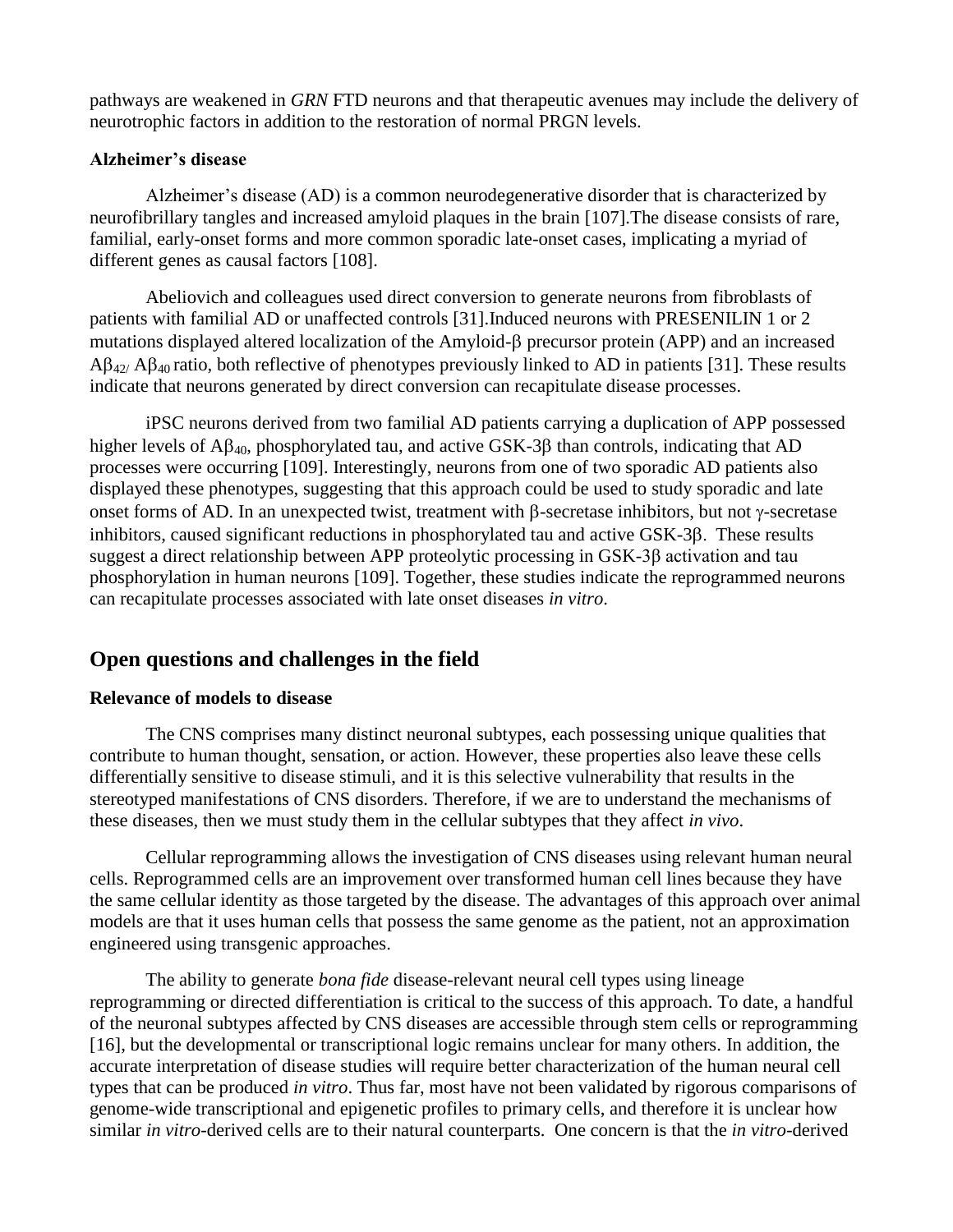cells are slow to reach maturity, which is presumably important for recapitulating adult-onset diseases. Moreover, the cellular heterogeneity amongst stem cell-derived or reprogrammed somatic cells is unknown. A key focal point for the field will be to expand the number of somatic cells that can be produced *in vitro* and to define the similarities and differences between *in vitro-* and *in vivo*-derived cells.

How closely do patient-specific disease models recapitulate human disease? This is still a very open question in the field that may be difficult to answer until *in vivo* studies emerge validating *in vitro* findings. However, there are several aspects of patient-specific disease models that should be emphasized in the future in order to strengthen the approach.

For every patient-specific disease model, there is a chance that an observed phenotype is actually caused by genetic variants that are outside of the locus being studied, and therefore may have little to nothing to do with the real disease process. One way to eliminate this concern is to use isogenic control iPSC lines that only differ by the causal variant in order to definitively show that it induces the observed phenotypes. TALEN and CRISPR/Cas9 technology have made iPSC genome editing inexpensive, rapid, and inexpensive. Although one concern is that the additional passaging and transgenic genome editing tools alter the genome outside of the locus of interest, validating phenotypes using 2-3 isogenic lines that are generated using different TALENs or CRISPRs minimizes this risk. When investigating a disease with an unknown genetic cause, increasing the number of patients and controls being compared can ensure statistical confidence that an observed phenotype is diseaserelevant. The number of patients required can be predicted by using a power analysis, and the high patient volume approach may be better suited for direct lineage conversion rather than the iPSC method.

For many CNS diseases, only certain cell types are perturbed or lost. Therefore, demonstrating that disease phenotypes are restricted to the cell types that are selectively vulnerable in patients would increase one's confidence that the disease model is relevant. To date, almost no patient-specific disease modeling studies have investigated this and in fact, several have used unspecialized neurons to recapitulate diseases that specifically affect only certain cells [\[30-32\]](#page-23-8). To be fair, one caveat of this assumption is that many cell types could be affected by the disease-causing variants, but most are rescued by compensating mechanisms that are present *in vivo* but absent *in vitro*. Alternatively, many cell types could be affected at a low level *in vivo* but some are severely affected. If either of these are the case, then we would expect to see relevant disease processes even in neural subtypes that are not overtly affected in patients. Therefore, it is somewhat unclear exactly how relevant the findings of these studies are to their respective diseases. It is likely that some aspects of CNS diseases can be studied even in neurons that are not strongly affected *in vivo*, but some critical mechanisms may only be apparent in the right cell types. It is likely that some aspects of CNS diseases can be studied even in neurons that are not strongly affected *in vivo*, but many critical mechanisms may only be apparent in the right cell types. Regardless, these initial patient-specific disease studies are leading the way in showing that *in vitro*-derived patient cells can recapitulate hallmark disease phenotypes.

Compelling evidence suggests that non-cell autonomous effects contribute to several neurodegenerative diseases including ALS [\[64\]](#page-25-13) , AD [\[102,](#page-28-3) [110\]](#page-28-11), Parkinson's [\[111\]](#page-28-12), and Huntington's disease [\[112,](#page-28-13) [113\]](#page-28-14). Therefore, neurodegenerative disease mechanisms include changes that are both intrinsic and extrinsic to neurons. Neutralization of both types of disease stimuli is likely to lead to the most effective treatments. Thus, co-culture experiments involving patient-specific versions of multiple relevant cell types will be required to gain a complete understanding of disease mechanisms. This could be done either in monolayer culture or in organoid form [\[38\]](#page-24-4). Three dimensional organoid cultures also seems to foster the spontaneous differentiation of many different cell types within the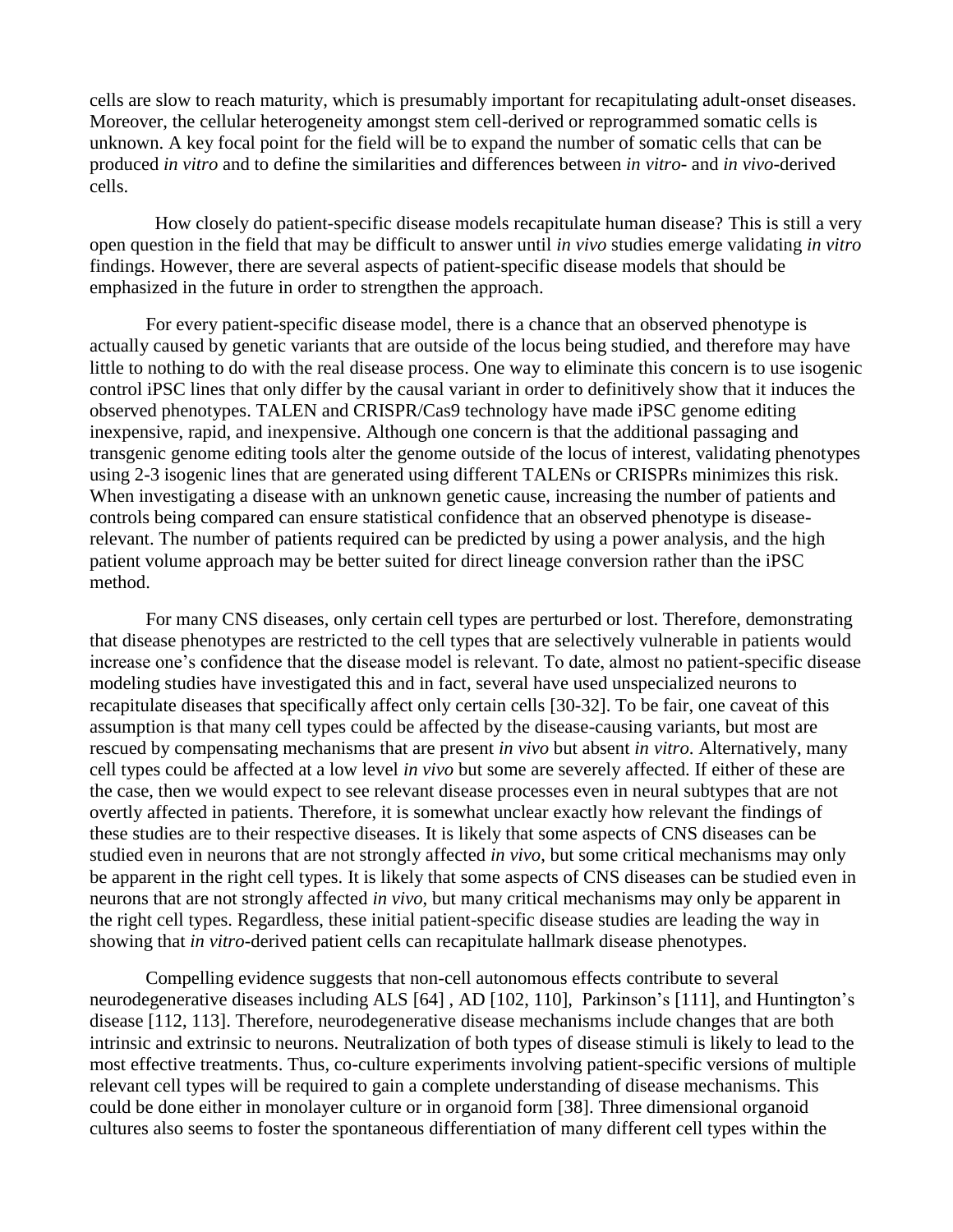target tissue, which could greatly improve the relevance of disease models [\[38,](#page-24-4) [41-43\]](#page-24-9). Organoids also provide the ability to assay for phenotypes that are impossible to evaluate in monolayer cultures such as microcephaly [\[38\]](#page-24-4). Other than neural cells, the immune system may be involved in many CNS diseases, although it is unclear if this can be effectively modeled *in vitro.* It may be possible to incorporate this aspect if efficient protocols for generating or harvesting patient-specific immune cells are developed.

If *in vitro* models accurately recapitulate disease mechanisms, then they should exhibit the same spectrum of disease severity observed *in vivo* with different causal variants. In other words, variants that cause more severe forms of disease should manifest more aggressive phenotypes *in vitro*. Although this requires the collection of a more comprehensive patient cohort, this would be powerful if it could be demonstrated. Not only would the system enable the testing of hypotheses of why certain variants are more deleterious than others, but it could also provide a measurement of how much change in phenotypic severity *in vitro* is required to produce a given difference *in vivo*. This ability would allow more accurate predictions of how efficacious a drug might be in patients depending on the magnitude of their effects *in vitro*.

Aside from these aspects of disease modeling that the field is striving to improve on, a concern that often arises is that it may be difficult to model late-onset diseases *in vitro*. However, promising studies on diseases such as Alzheimer's, Parkinson's disease, and ALS in which convincing phenotypes were identified have begun to mitigate this concern [\[29-31,](#page-23-7) [89\]](#page-27-5). One possible reason why it is possible to recapitulate late onset disease processes in short cell culture experiments is that the causal variants actually affect their neural cell targets throughout the life of the patient and compensatory mechanisms such as regeneration or synaptic plasticity delay disease presentation. Alternatively, the disease processes could be present early on but are increased substantially in later life by environmental stimuli. Thirdly, *in vitro* conditions are far less supportive than the *in vivo* niche, and this serves to amplify disease phenotypes in cell culture. This hypothesis is consistent with the fact that even neurons derived from healthy individuals degenerate within 1-2 months in culture, whereas they survive for decades *in vivo*. Still, it is likely that we are still failing to recapitulate certain disease processes that develop slowly over time. In these cases, perturbing specific cellular processes with small molecule stressors [\[29,](#page-23-7) [106,](#page-28-7) [114\]](#page-29-0) may sensitize disease models.

#### **Drug Screening**

Lead compounds validated in animal models of CNS diseases have generally failed in clinical trials, and the hope is that patient-specific cell culture models of disease will provide more promising drug targets. Until the first success story emerges, it is still too early to tell if this will be the case. However, it would be worth addressing the following questions now: 1) If molecules that went through clinical trials are tested in patient-specific *in vitro* models, do they accurately predict efficacy? 2) Does screening drugs in *in vitro*-derived hepatocytes or cardiomyocytes accurately identify those that either passed or failed toxicology testing *in vivo*?

Developing robust, efficient protocols for generating large pools of patient-derived somatic cells is one current challenge for the field, but this is rapidly being worked out [\[104,](#page-28-5) [115\]](#page-29-1). A possible work-around could be to perform a high-throughput screen in a more amenable setting, such as yeast, and then validate hits in a patient-specific model (24).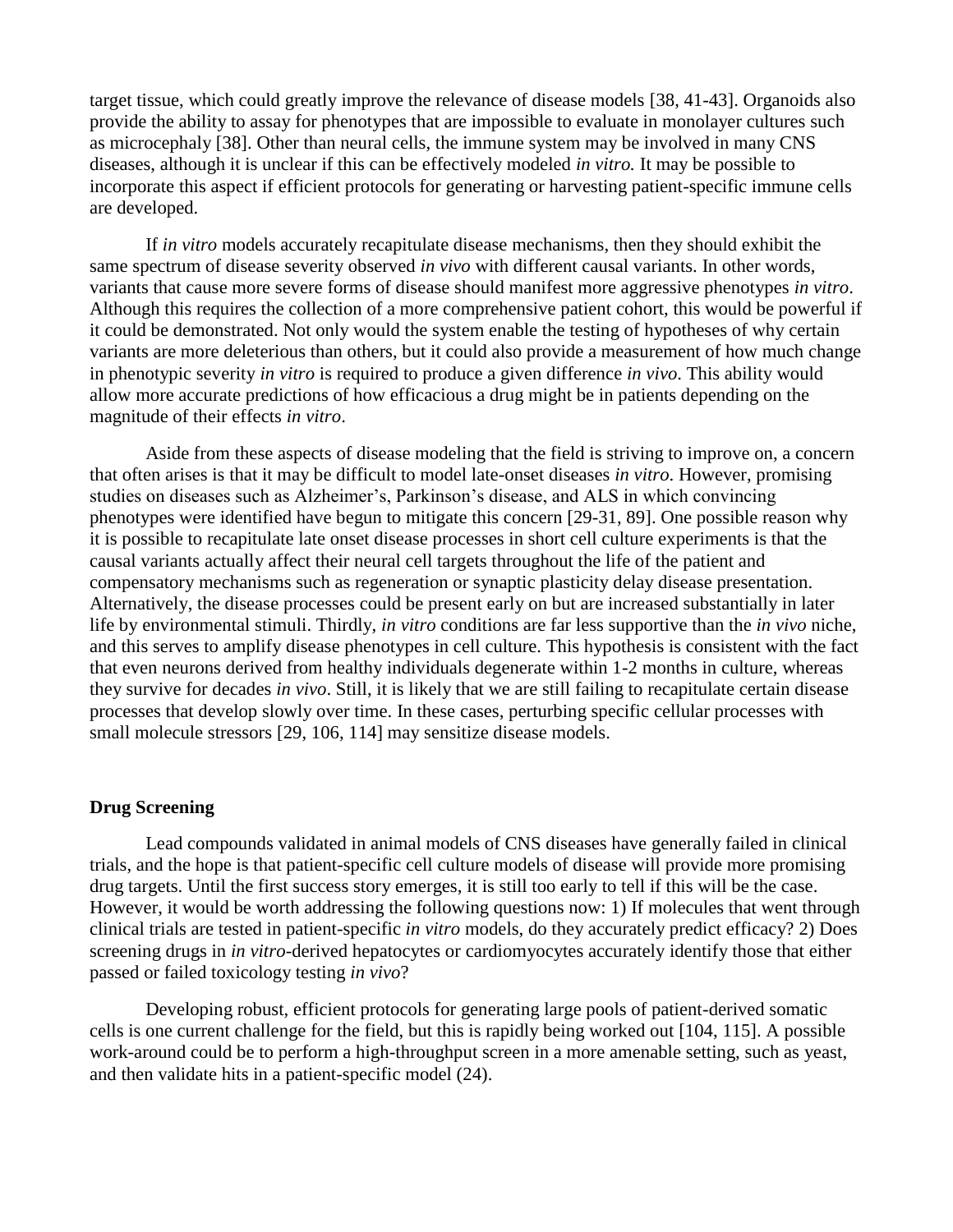A future goal for drug development will be to use patient-specific models as an *in vitro* clinical trial platform that predicts the efficacy and toxicity of drugs in a personalized manner. Moreover, chemical screens in combination with patient-specific models may be capable of identifying geneticenvironmental interactions that combine to induce disease.

#### **Conclusions**

Since the discovery of iPSCs in 2006 [\[5\]](#page-22-1), cellular reprogramming and disease modeling technology have evolved at a ferocious pace. Recently, it was discovered that a 30 min acid treatment can reprogram somatic cells to a totipotent state, which is likely to propel the use of patient-specific cells forward at an even faster rate [\[116,](#page-29-2) [117\]](#page-29-3). In the last two years, the use of patient-derived tissue for CNS investigations has transitioned from a drizzle to a downpour as more and more laboratories adopt reprogramming and stem cell technology. A critical factor in this progression is indeed that reprogramming is robust and technically simple. However, the promise that this approach holds is perhaps the most important driving force**.**





# **Figure 1. Differentiation protocols guided by developmentally-relevant morphogens.** A.

Developmental patterning of morphogens to establish regions of the brain and spinal cord as well as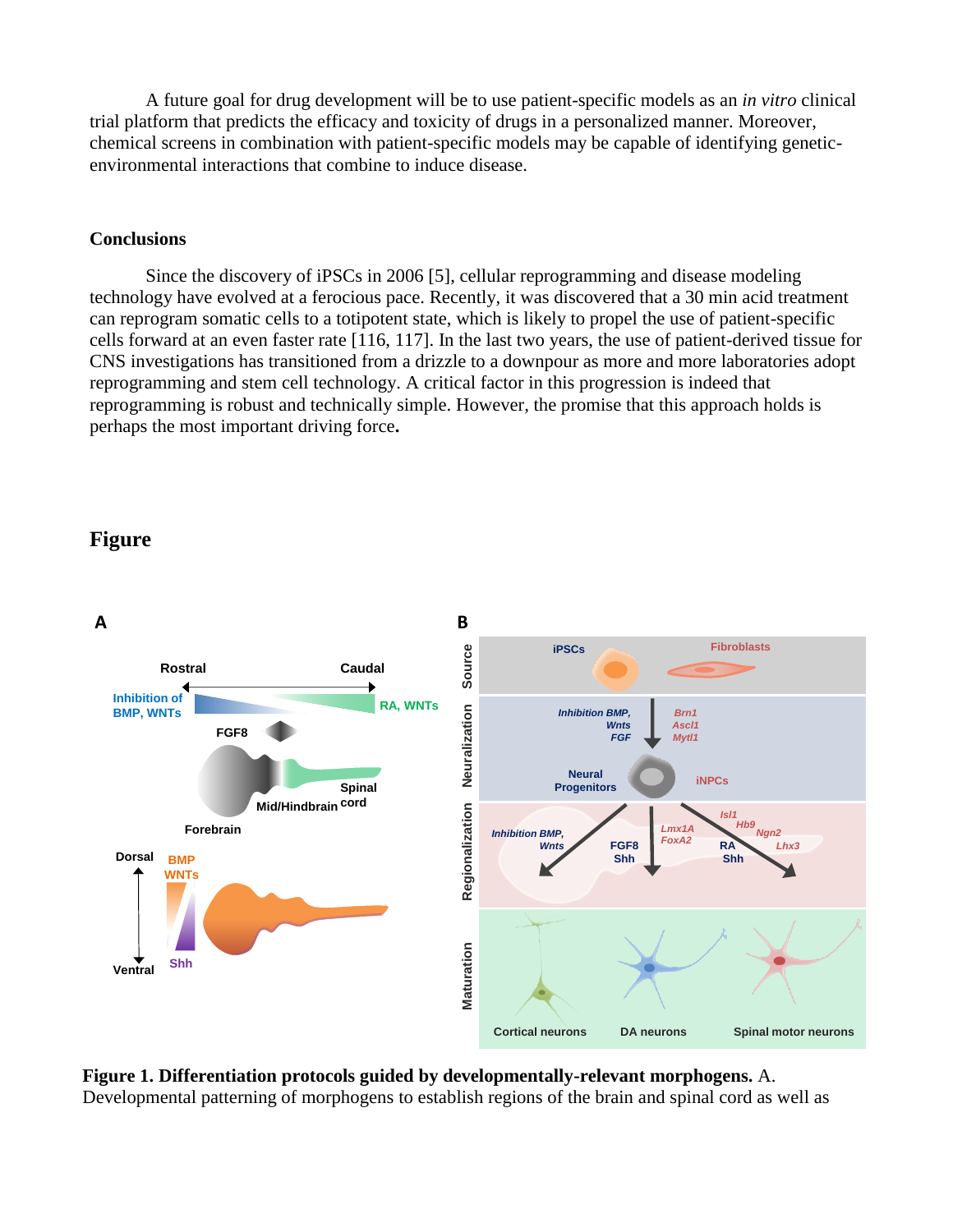dorsal-ventral axis. Adapted from Petros et al. 2011 [\[37\]](#page-24-3). **B.** Differentiation from iPSCs with inductive factors.

# **References**

- <span id="page-22-0"></span>1. Schulz JB, Matthews RT, Klockgether T, Dichgans J, Beal MF: **The role of mitochondrial dysfunction and neuronal nitric oxide in animal models of neurodegenerative diseases.** *Mol Cell Biochem* 1997, **174:**193-197.
- 2. Hirsch EC: **Animal models in neurodegenerative diseases.** *J Neural Transm Suppl* 2007**:**87- 90.
- 3. Maragakis NJ, Rothstein JD: **Glutamate transporters: animal models to neurologic disease.** *Neurobiol Dis* 2004, **15:**461-473.
- 4. Jucker M: **The benefits and limitations of animal models for translational research in neurodegenerative diseases.** *Nat Med* 2010, **16:**1210-1214.
- <span id="page-22-1"></span>5. Takahashi K, Tanabe K, Ohnuki M, Narita M, Ichisaka T, Tomoda K, Yamanaka S: **Induction of pluripotent stem cells from adult human fibroblasts by defined factors.** *Cell* 2007, **131:**861-872.
- <span id="page-22-2"></span>6. Yu J, Vodyanik MA, Smuga-Otto K, Antosiewicz-Bourget J, Frane JL, Tian S, Nie J, Jonsdottir GA, Ruotti V, Stewart R, et al: **Induced pluripotent stem cell lines derived from human somatic cells.** *Science* 2007, **318:**1917-1920.
- <span id="page-22-3"></span>7. Narsinh KH, Plews J, Wu JC: **Comparison of human induced pluripotent and embryonic stem cells: fraternal or identical twins?** *Mol Ther* 2011, **19:**635-638.
- <span id="page-22-4"></span>8. Boulting GL, Kiskinis E, Croft GF, Amoroso MW, Oakley DH, Wainger BJ, Williams DJ, Kahler DJ, Yamaki M, Davidow L, et al: **A functionally characterized test set of human induced pluripotent stem cells.** *Nat Biotechnol* 2011, **29:**279-286.
- <span id="page-22-5"></span>9. Su RJ, Baylink DJ, Neises A, Kiroyan JB, Meng X, Payne KJ, Tschudy-Seney B, Duan Y, Appleby N, Kearns-Jonker M, et al: **Efficient generation of integration-free ips cells from human adult peripheral blood using BCL-XL together with Yamanaka factors.** *PLoS One*  2013, **8:**e64496.
- <span id="page-22-6"></span>10. Aasen T, Izpisua Belmonte JC: **Isolation and cultivation of human keratinocytes from skin or plucked hair for the generation of induced pluripotent stem cells.** *Nat Protoc* 2010, **5:**371-382.
- <span id="page-22-7"></span>11. Kim JB, Sebastiano V, Wu G, Arauzo-Bravo MJ, Sasse P, Gentile L, Ko K, Ruau D, Ehrich M, van den Boom D, et al: **Oct4-induced pluripotency in adult neural stem cells.** *Cell* 2009, **136:**411-419.
- <span id="page-22-8"></span>12. Okita K, Yamakawa T, Matsumura Y, Sato Y, Amano N, Watanabe A, Goshima N, Yamanaka S: **An efficient nonviral method to generate integration-free human-induced pluripotent stem cells from cord blood and peripheral blood cells.** *Stem Cells* 2013, **31:**458-466.
- 13. Yoshioka N, Gros E, Li HR, Kumar S, Deacon DC, Maron C, Muotri AR, Chi NC, Fu XD, Yu BD, Dowdy SF: **Efficient generation of human iPSCs by a synthetic self-replicative RNA.** *Cell Stem Cell* 2013, **13:**246-254.
- 14. Lin T, Ambasudhan R, Yuan X, Li W, Hilcove S, Abujarour R, Lin X, Hahm HS, Hao E, Hayek A, Ding S: **A chemical platform for improved induction of human iPSCs.** *Nat Methods* 2009, **6:**805-808.
- 15. Gonzalez F, Boue S, Izpisua Belmonte JC: **Methods for making induced pluripotent stem cells: reprogramming a la carte.** *Nat Rev Genet* 2011, **12:**231-242.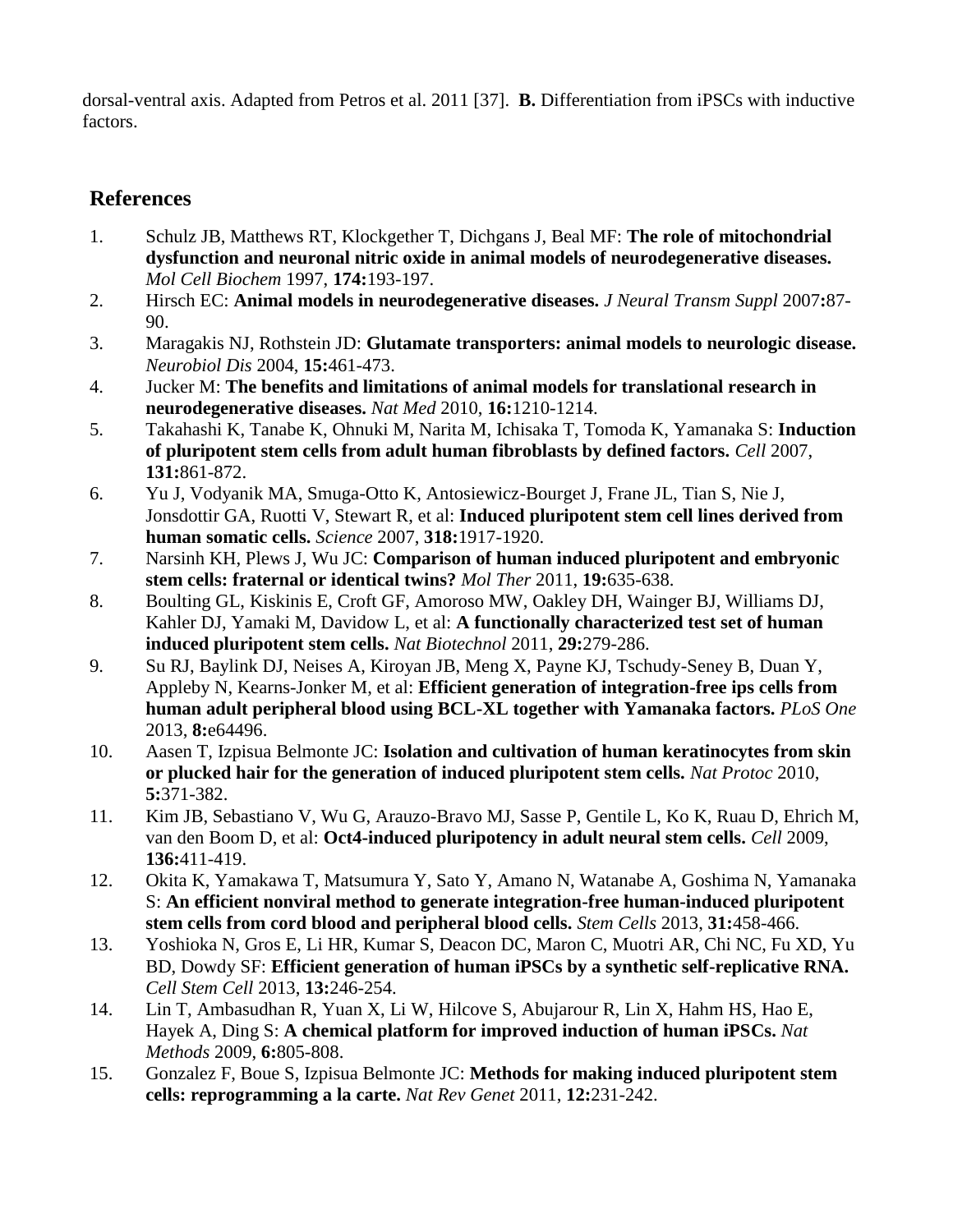- <span id="page-23-0"></span>16. Williams LA, Davis-Dusenbery BN, Eggan KC: **SnapShot: directed differentiation of pluripotent stem cells.** *Cell* 2012, **149:**1174-1174 e1171.
- <span id="page-23-1"></span>17. Lujan E, Chanda S, Ahlenius H, Sudhof TC, Wernig M: **Direct conversion of mouse fibroblasts to self-renewing, tripotent neural precursor cells.** *Proc Natl Acad Sci U S A*  2012, **109:**2527-2532.
- <span id="page-23-6"></span>18. Son EY, Ichida JK, Wainger BJ, Toma JS, Rafuse VF, Woolf CJ, Eggan K: **Conversion of mouse and human fibroblasts into functional spinal motor neurons.** *Cell Stem Cell* 2011, **9:**205-218.
- 19. Ieda M, Fu JD, Delgado-Olguin P, Vedantham V, Hayashi Y, Bruneau BG, Srivastava D: **Direct reprogramming of fibroblasts into functional cardiomyocytes by defined factors.** *Cell* 2010, **142:**375-386.
- 20. Pereira CF, Chang B, Qiu J, Niu X, Papatsenko D, Hendry CE, Clark NR, Nomura-Kitabayashi A, Kovacic JC, Ma'ayan A, et al: **Induction of a Hemogenic Program in Mouse Fibroblasts.** *Cell Stem Cell* 2013.
- <span id="page-23-2"></span>21. Byers B, Cord B, Nguyen HN, Schule B, Fenno L, Lee PC, Deisseroth K, Langston JW, Pera RR, Palmer TD: **SNCA triplication Parkinson's patient's iPSC-derived DA neurons accumulate alpha-synuclein and are susceptible to oxidative stress.** *PLoS One* 2011, **6:**e26159.
- <span id="page-23-9"></span>22. Byers B, Lee HL, Reijo Pera R: **Modeling Parkinson's disease using induced pluripotent stem cells.** *Curr Neurol Neurosci Rep* 2012, **12:**237-242.
- <span id="page-23-11"></span>23. Chung CY, Khurana V, Auluck PK, Tardiff DF, Mazzulli JR, Soldner F, Baru V, Lou Y, Freyzon Y, Cho S, et al: **Identification and rescue of alpha-synuclein toxicity in Parkinson patient-derived neurons.** *Science* 2013, **342:**983-987.
- <span id="page-23-4"></span>24. Cooper O, Hargus G, Deleidi M, Blak A, Osborn T, Marlow E, Lee K, Levy A, Perez-Torres E, Yow A, Isacson O: **Differentiation of human ES and Parkinson's disease iPS cells into ventral midbrain dopaminergic neurons requires a high activity form of SHH, FGF8a and specific regionalization by retinoic acid.** *Mol Cell Neurosci* 2010, **45:**258-266.
- 25. Cooper O, Seo H, Andrabi S, Guardia-Laguarta C, Graziotto J, Sundberg M, McLean JR, Carrillo-Reid L, Xie Z, Osborn T, et al: **Pharmacological rescue of mitochondrial deficits in iPSC-derived neural cells from patients with familial Parkinson's disease.** *Sci Transl Med*  2012, **4:**141ra190.
- <span id="page-23-10"></span>26. Devine MJ, Ryten M, Vodicka P, Thomson AJ, Burdon T, Houlden H, Cavaleri F, Nagano M, Drummond NJ, Taanman JW, et al: **Parkinson's disease induced pluripotent stem cells with triplication of the alpha-synuclein locus.** *Nat Commun* 2011, **2:**440.
- <span id="page-23-5"></span>27. Juopperi TA, Kim WR, Chiang CH, Yu H, Margolis RL, Ross CA, Ming GL, Song H: **Astrocytes generated from patient induced pluripotent stem cells recapitulate features of Huntington's disease patient cells.** *Mol Brain* 2012, **5:**17.
- <span id="page-23-12"></span>28. Zhang N, An MC, Montoro D, Ellerby LM: **Characterization of Human Huntington's Disease Cell Model from Induced Pluripotent Stem Cells.** *PLoS Curr* 2010, **2:**RRN1193.
- <span id="page-23-7"></span>29. Egawa N, Kitaoka S, Tsukita K, Naitoh M, Takahashi K, Yamamoto T, Adachi F, Kondo T, Okita K, Asaka I, et al: **Drug screening for ALS using patient-specific induced pluripotent stem cells.** *Sci Transl Med* 2012, **4:**145ra104.
- <span id="page-23-8"></span>30. Israel MA, Yuan SH, Bardy C, Reyna SM, Mu Y, Herrera C, Hefferan MP, Van Gorp S, Nazor KL, Boscolo FS, et al: **Probing sporadic and familial Alzheimer's disease using induced pluripotent stem cells.** *Nature* 2012, **482:**216-220.
- <span id="page-23-3"></span>31. Qiang L, Fujita R, Yamashita T, Angulo S, Rhinn H, Rhee D, Doege C, Chau L, Aubry L, Vanti WB, et al: **Directed conversion of Alzheimer's disease patient skin fibroblasts into functional neurons.** *Cell* 2011, **146:**359-371.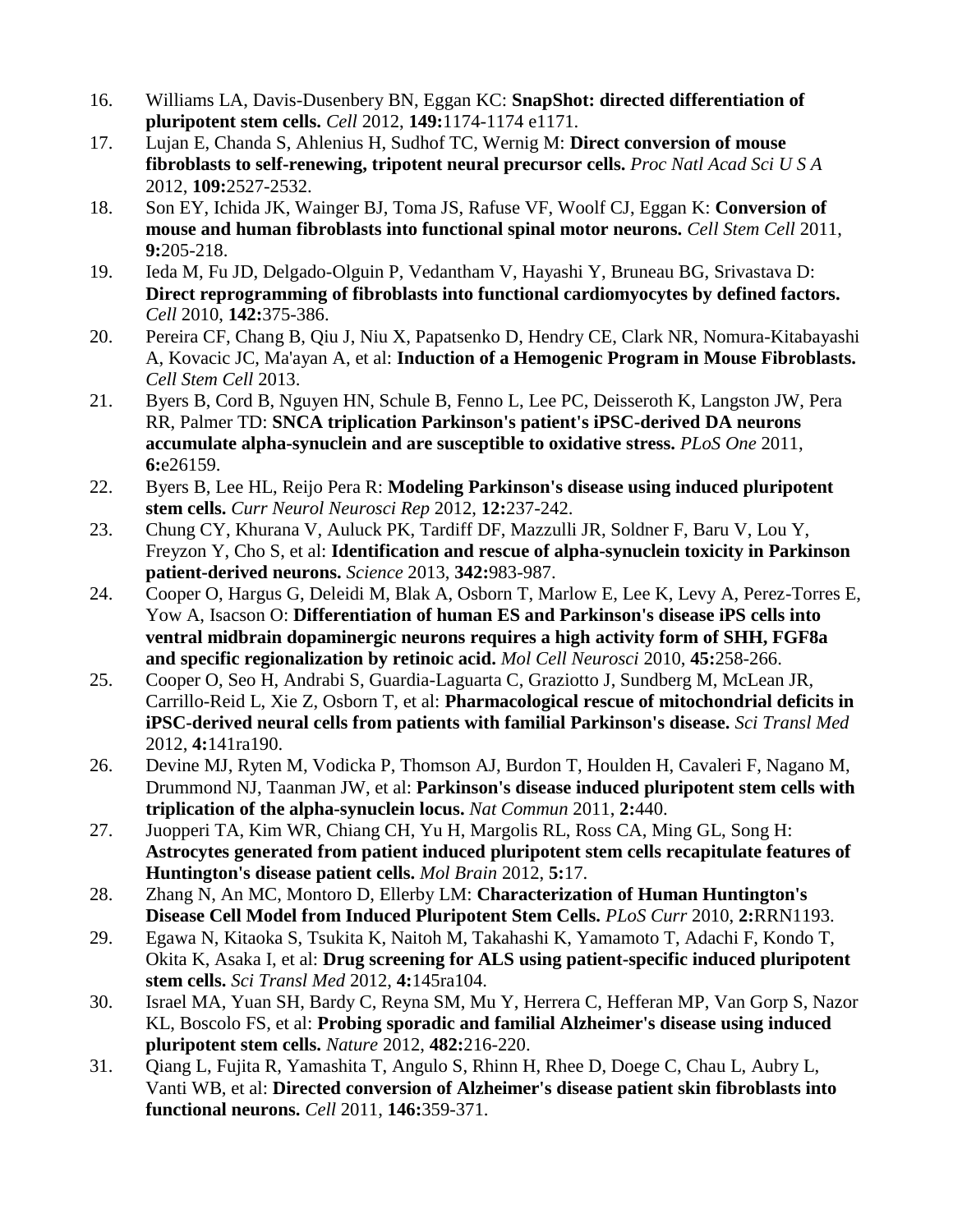- <span id="page-24-0"></span>32. Donnelly CJ, Zhang PW, Pham JT, Heusler AR, Mistry NA, Vidensky S, Daley EL, Poth EM, Hoover B, Fines DM, et al: **RNA toxicity from the ALS/FTD C9ORF72 expansion is mitigated by antisense intervention.** *Neuron* 2013, **80:**415-428.
- <span id="page-24-1"></span>33. Sareen D, O'Rourke JG, Meera P, Muhammad AK, Grant S, Simpkinson M, Bell S, Carmona S, Ornelas L, Sahabian A, et al: **Targeting RNA foci in iPSC-derived motor neurons from ALS patients with a C9ORF72 repeat expansion.** *Sci Transl Med* 2013, **5:**208ra149.
- <span id="page-24-2"></span>34. Hibaoui Y, Grad I, Letourneau A, Sailani MR, Dahoun S, Santoni FA, Gimelli S, Guipponi M, Pelte MF, Bena F, et al: **Modelling and rescuing neurodevelopmental defect of Down syndrome using induced pluripotent stem cells from monozygotic twins discordant for trisomy 21.** *EMBO Mol Med* 2013.
- <span id="page-24-13"></span>35. Li LB, Chang KH, Wang PR, Hirata RK, Papayannopoulou T, Russell DW: **Trisomy correction in Down syndrome induced pluripotent stem cells.** *Cell Stem Cell* 2012, **11:**615- 619.
- <span id="page-24-14"></span>36. Jiang J, Jing Y, Cost GJ, Chiang JC, Kolpa HJ, Cotton AM, Carone DM, Carone BR, Shivak DA, Guschin DY, et al: **Translating dosage compensation to trisomy 21.** *Nature* 2013, **500:**296-300.
- <span id="page-24-3"></span>37. Petros TJ, Tyson JA, Anderson SA: **Pluripotent stem cells for the study of CNS development.** *Front Mol Neurosci* 2011, **4:**30.
- <span id="page-24-4"></span>38. Lancaster MA, Renner M, Martin CA, Wenzel D, Bicknell LS, Hurles ME, Homfray T, Penninger JM, Jackson AP, Knoblich JA: **Cerebral organoids model human brain development and microcephaly.** *Nature* 2013, **501:**373-379.
- 39. Todd GK, Boosalis CA, Burzycki AA, Steinman MQ, Hester LD, Shuster PW, Patterson RL: **Towards neuronal organoids: a method for long-term culturing of high-density hippocampal neurons.** *PLoS One* 2013, **8:**e58996.
- <span id="page-24-12"></span>40. Mariani J, Simonini MV, Palejev D, Tomasini L, Coppola G, Szekely AM, Horvath TL, Vaccarino FM: **Modeling human cortical development in vitro using induced pluripotent stem cells.** *Proc Natl Acad Sci U S A* 2012, **109:**12770-12775.
- <span id="page-24-9"></span>41. Eiraku M, Takata N, Ishibashi H, Kawada M, Sakakura E, Okuda S, Sekiguchi K, Adachi T, Sasai Y: **Self-organizing optic-cup morphogenesis in three-dimensional culture.** *Nature*  2011, **472:**51-56.
- <span id="page-24-10"></span>42. Nakano T, Ando S, Takata N, Kawada M, Muguruma K, Sekiguchi K, Saito K, Yonemura S, Eiraku M, Sasai Y: **Self-formation of optic cups and storable stratified neural retina from human ESCs.** *Cell Stem Cell* 2012, **10:**771-785.
- <span id="page-24-11"></span>43. Koehler KR, Mikosz AM, Molosh AI, Patel D, Hashino E: **Generation of inner ear sensory epithelia from pluripotent stem cells in 3D culture.** *Nature* 2013, **500:**217-221.
- <span id="page-24-5"></span>44. Liu A, Niswander LA: **Bone morphogenetic protein signalling and vertebrate nervous system development.** *Nat Rev Neurosci* 2005, **6:**945-954.
- <span id="page-24-6"></span>45. Chambers SM, Fasano CA, Papapetrou EP, Tomishima M, Sadelain M, Studer L: **Highly efficient neural conversion of human ES and iPS cells by dual inhibition of SMAD signaling.** *Nat Biotechnol* 2009, **27:**275-280.
- <span id="page-24-7"></span>46. Maroof AM, Keros S, Tyson JA, Ying SW, Ganat YM, Merkle FT, Liu B, Goulburn A, Stanley EG, Elefanty AG, et al: **Directed differentiation and functional maturation of cortical interneurons from human embryonic stem cells.** *Cell Stem Cell* 2013, **12:**559-572.
- 47. Lafaille FG, Pessach IM, Zhang SY, Ciancanelli MJ, Herman M, Abhyankar A, Ying SW, Keros S, Goldstein PA, Mostoslavsky G, et al: **Impaired intrinsic immunity to HSV-1 in human iPSC-derived TLR3-deficient CNS cells.** *Nature* 2012, **491:**769-773.
- <span id="page-24-8"></span>48. Amoroso MW, Croft GF, Williams DJ, O'Keeffe S, Carrasco MA, Davis AR, Roybon L, Oakley DH, Maniatis T, Henderson CE, Wichterle H: **Accelerated high-yield generation of limb-innervating motor neurons from human stem cells.** *J Neurosci* 2013, **33:**574-586.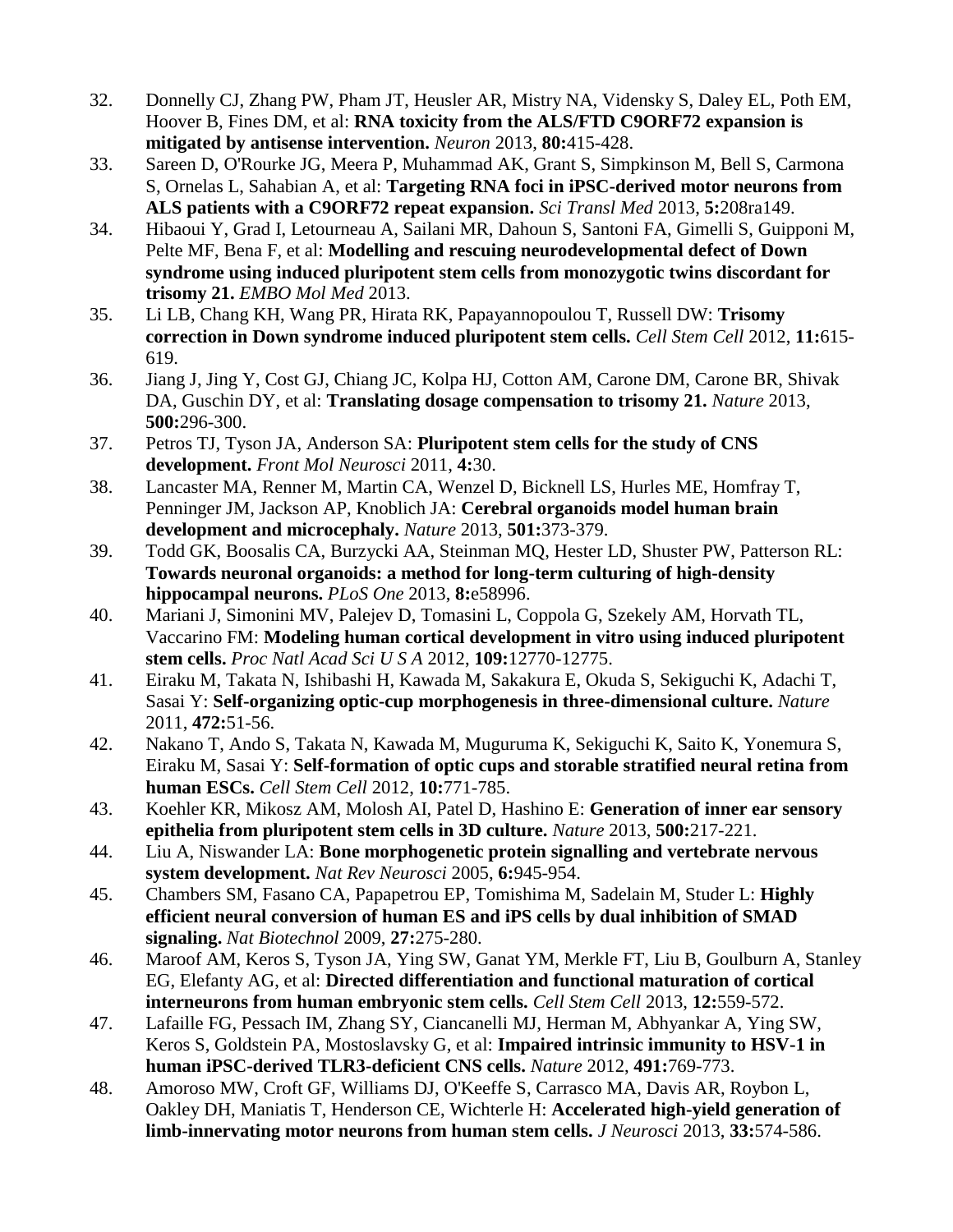- <span id="page-25-0"></span>49. Krencik R, Weick JP, Liu Y, Zhang ZJ, Zhang SC: **Specification of transplantable astroglial subtypes from human pluripotent stem cells.** *Nat Biotechnol* 2011, **29:**528-534.
- <span id="page-25-1"></span>50. Li XJ, Zhang X, Johnson MA, Wang ZB, Lavaute T, Zhang SC: **Coordination of sonic hedgehog and Wnt signaling determines ventral and dorsal telencephalic neuron types from human embryonic stem cells.** *Development* 2009, **136:**4055-4063.
- <span id="page-25-2"></span>51. Ben-Hur T, Idelson M, Khaner H, Pera M, Reinhartz E, Itzik A, Reubinoff BE: **Transplantation of human embryonic stem cell-derived neural progenitors improves behavioral deficit in Parkinsonian rats.** *Stem Cells* 2004, **22:**1246-1255.
- <span id="page-25-15"></span>52. Park IH, Arora N, Huo H, Maherali N, Ahfeldt T, Shimamura A, Lensch MW, Cowan C, Hochedlinger K, Daley GQ: **Disease-specific induced pluripotent stem cells.** *Cell* 2008, **134:**877-886.
- <span id="page-25-3"></span>53. Yan Y, Yang D, Zarnowska ED, Du Z, Werbel B, Valliere C, Pearce RA, Thomson JA, Zhang SC: **Directed differentiation of dopaminergic neuronal subtypes from human embryonic stem cells.** *Stem Cells* 2005, **23:**781-790.
- 54. Cho MS, Lee YE, Kim JY, Chung S, Cho YH, Kim DS, Kang SM, Lee H, Kim MH, Kim JH, et al: **Highly efficient and large-scale generation of functional dopamine neurons from human embryonic stem cells.** *Proc Natl Acad Sci U S A* 2008, **105:**3392-3397.
- <span id="page-25-4"></span>55. Wichterle H, Lieberam I, Porter JA, Jessell TM: **Directed differentiation of embryonic stem cells into motor neurons.** *Cell* 2002, **110:**385-397.
- <span id="page-25-5"></span>56. Dasen JS, De Camilli A, Wang B, Tucker PW, Jessell TM: **Hox repertoires for motor neuron diversity and connectivity gated by a single accessory factor, FoxP1.** *Cell* 2008, **134:**304- 316.
- <span id="page-25-6"></span>57. Nistor GI, Totoiu MO, Haque N, Carpenter MK, Keirstead HS: **Human embryonic stem cells differentiate into oligodendrocytes in high purity and myelinate after spinal cord transplantation.** *Glia* 2005, **49:**385-396.
- <span id="page-25-7"></span>58. Shaltouki A, Peng J, Liu Q, Rao MS, Zeng X: **Efficient generation of astrocytes from human pluripotent stem cells in defined conditions.** *Stem Cells* 2013, **31:**941-952.
- <span id="page-25-8"></span>59. Keirstead HS, Nistor G, Bernal G, Totoiu M, Cloutier F, Sharp K, Steward O: **Human embryonic stem cell-derived oligodendrocyte progenitor cell transplants remyelinate and restore locomotion after spinal cord injury.** *J Neurosci* 2005, **25:**4694-4705.
- <span id="page-25-9"></span>60. Pang ZP, Yang N, Vierbuchen T, Ostermeier A, Fuentes DR, Yang TQ, Citri A, Sebastiano V, Marro S, Sudhof TC, Wernig M: **Induction of human neuronal cells by defined transcription factors.** *Nature* 2011, **476:**220-223.
- <span id="page-25-10"></span>61. Pfisterer U, Kirkeby A, Torper O, Wood J, Nelander J, Dufour A, Bjorklund A, Lindvall O, Jakobsson J, Parmar M: **Direct conversion of human fibroblasts to dopaminergic neurons.** *Proc Natl Acad Sci U S A* 2011, **108:**10343-10348.
- <span id="page-25-11"></span>62. Yang N, Zuchero JB, Ahlenius H, Marro S, Ng YH, Vierbuchen T, Hawkins JS, Geissler R, Barres BA, Wernig M: **Generation of oligodendroglial cells by direct lineage conversion.** *Nat Biotechnol* 2013, **31:**434-439.
- <span id="page-25-12"></span>63. Najm FJ, Lager AM, Zaremba A, Wyatt K, Caprariello AV, Factor DC, Karl RT, Maeda T, Miller RH, Tesar PJ: **Transcription factor-mediated reprogramming of fibroblasts to expandable, myelinogenic oligodendrocyte progenitor cells.** *Nat Biotechnol* 2013, **31:**426- 433.
- <span id="page-25-13"></span>64. Marchetto MC, Muotri AR, Mu Y, Smith AM, Cezar GG, Gage FH: **Non-cell-autonomous effect of human SOD1 G37R astrocytes on motor neurons derived from human embryonic stem cells.** *Cell Stem Cell* 2008, **3:**649-657.
- <span id="page-25-14"></span>65. Bock C, Kiskinis E, Verstappen G, Gu H, Boulting G, Smith ZD, Ziller M, Croft GF, Amoroso MW, Oakley DH, et al: **Reference Maps of human ES and iPS cell variation enable highthroughput characterization of pluripotent cell lines.** *Cell* 2011, **144:**439-452.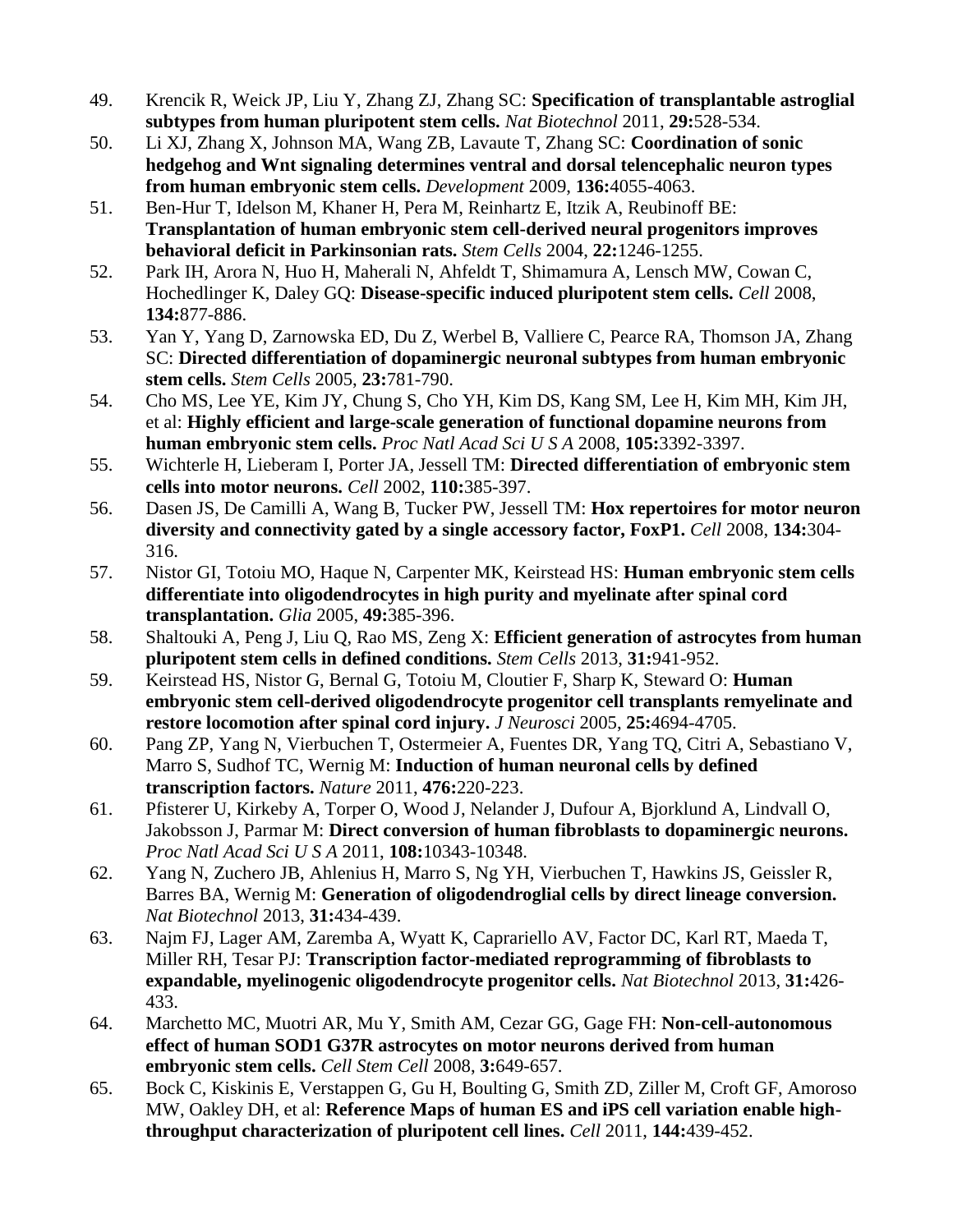- <span id="page-26-0"></span>66. Prusiner SB: **Cell biology. A unifying role for prions in neurodegenerative diseases.** *Science*  2012, **336:**1511-1513.
- <span id="page-26-1"></span>67. Marro S, Pang ZP, Yang N, Tsai MC, Qu K, Chang HY, Sudhof TC, Wernig M: **Direct lineage conversion of terminally differentiated hepatocytes to functional neurons.** *Cell Stem Cell*  2011, **9:**374-382.
- <span id="page-26-2"></span>68. Amir RE, Van den Veyver IB, Wan M, Tran CQ, Francke U, Zoghbi HY: **Rett syndrome is caused by mutations in X-linked MECP2, encoding methyl-CpG-binding protein 2.** *Nat Genet* 1999, **23:**185-188.
- <span id="page-26-3"></span>69. Dajani R, Koo SE, Sullivan GJ, Park IH: **Investigation of Rett syndrome using pluripotent stem cells.** *J Cell Biochem* 2013, **114:**2446-2453.
- <span id="page-26-4"></span>70. Hotta A, Cheung AY, Farra N, Vijayaragavan K, Seguin CA, Draper JS, Pasceri P, Maksakova IA, Mager DL, Rossant J, et al: **Isolation of human iPS cells using EOS lentiviral vectors to select for pluripotency.** *Nat Methods* 2009, **6:**370-376.
- <span id="page-26-5"></span>71. Marchetto MC, Carromeu C, Acab A, Yu D, Yeo GW, Mu Y, Chen G, Gage FH, Muotri AR: **A model for neural development and treatment of Rett syndrome using human induced pluripotent stem cells.** *Cell* 2010, **143:**527-539.
- <span id="page-26-6"></span>72. Cheung AY, Horvath LM, Grafodatskaya D, Pasceri P, Weksberg R, Hotta A, Carrel L, Ellis J: **Isolation of MECP2-null Rett Syndrome patient hiPS cells and isogenic controls through X-chromosome inactivation.** *Hum Mol Genet* 2011, **20:**2103-2115.
- <span id="page-26-7"></span>73. Mekhoubad S, Bock C, de Boer AS, Kiskinis E, Meissner A, Eggan K: **Erosion of dosage compensation impacts human iPSC disease modeling.** *Cell Stem Cell* 2012, **10:**595-609.
- <span id="page-26-8"></span>74. Antonarakis SE, Lyle R, Dermitzakis ET, Reymond A, Deutsch S: **Chromosome 21 and down syndrome: from genomics to pathophysiology.** *Nat Rev Genet* 2004, **5:**725-738.
- <span id="page-26-9"></span>75. Ahn KJ, Jeong HK, Choi HS, Ryoo SR, Kim YJ, Goo JS, Choi SY, Han JS, Ha I, Song WJ: **DYRK1A BAC transgenic mice show altered synaptic plasticity with learning and memory defects.** *Neurobiol Dis* 2006, **22:**463-472.
- <span id="page-26-10"></span>76. Mou X, Wu Y, Cao H, Meng Q, Wang Q, Sun C, Hu S, Ma Y, Zhang H: **Generation of disease-specific induced pluripotent stem cells from patients with different karyotypes of Down syndrome.** *Stem Cell Res Ther* 2012, **3:**14.
- <span id="page-26-11"></span>77. Lu HE, Yang YC, Chen SM, Su HL, Huang PC, Tsai MS, Wang TH, Tseng CP, Hwang SM: **Modeling neurogenesis impairment in Down syndrome with induced pluripotent stem cells from Trisomy 21 amniotic fluid cells.** *Exp Cell Res* 2013, **319:**498-505.
- <span id="page-26-12"></span>78. Urbach A, Bar-Nur O, Daley GQ, Benvenisty N: **Differential modeling of fragile X syndrome by human embryonic stem cells and induced pluripotent stem cells.** *Cell Stem Cell* 2010, **6:**407-411.
- <span id="page-26-13"></span>79. Bar-Nur O, Caspi I, Benvenisty N: **Molecular analysis of FMR1 reactivation in fragile-X induced pluripotent stem cells and their neuronal derivatives.** *J Mol Cell Biol* 2012, **4:**180- 183.
- <span id="page-26-14"></span>80. Sheridan SD, Theriault KM, Reis SA, Zhou F, Madison JM, Daheron L, Loring JF, Haggarty SJ: **Epigenetic characterization of the FMR1 gene and aberrant neurodevelopment in human induced pluripotent stem cell models of fragile X syndrome.** *PLoS One* 2011, **6:**e26203.
- <span id="page-26-15"></span>81. Wirth B: **An update of the mutation spectrum of the survival motor neuron gene (SMN1) in autosomal recessive spinal muscular atrophy (SMA).** *Hum Mutat* 2000, **15:**228-237.
- <span id="page-26-16"></span>82. Ebert AD, Yu J, Rose FF, Jr., Mattis VB, Lorson CL, Thomson JA, Svendsen CN: **Induced pluripotent stem cells from a spinal muscular atrophy patient.** *Nature* 2009, **457:**277-280.
- <span id="page-26-17"></span>83. Sareen D, Ebert AD, Heins BM, McGivern JV, Ornelas L, Svendsen CN: **Inhibition of apoptosis blocks human motor neuron cell death in a stem cell model of spinal muscular atrophy.** *PLoS One* 2012, **7:**e39113.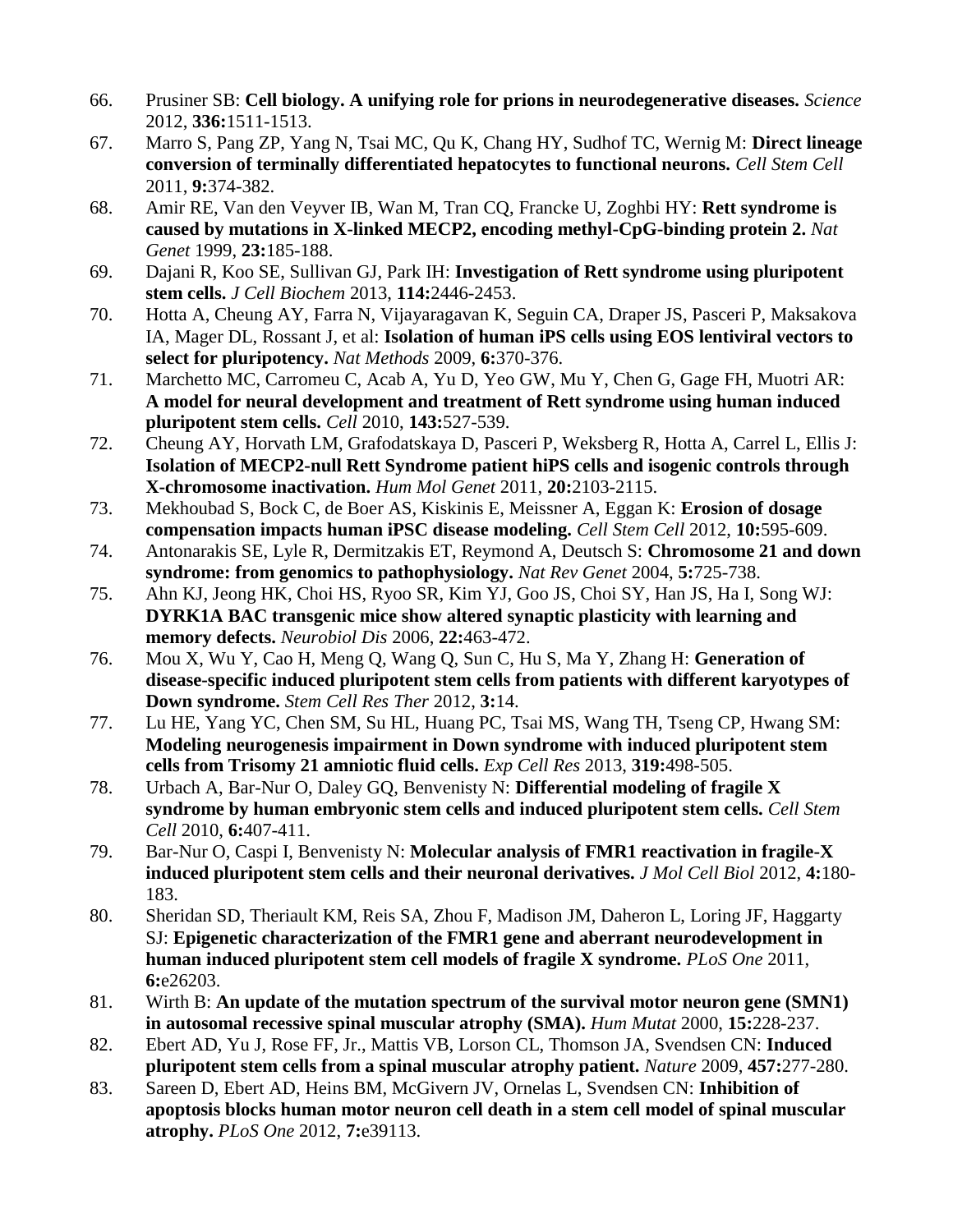- <span id="page-27-0"></span>84. Corti S, Nizzardo M, Simone C, Falcone M, Nardini M, Ronchi D, Donadoni C, Salani S, Riboldi G, Magri F, et al: **Genetic correction of human induced pluripotent stem cells from patients with spinal muscular atrophy.** *Sci Transl Med* 2012, **4:**165ra162.
- <span id="page-27-1"></span>85. Jankovic J: **Parkinson's disease: clinical features and diagnosis.** *J Neurol Neurosurg Psychiatry* 2008, **79:**368-376.
- <span id="page-27-2"></span>86. Singleton AB, Farrer M, Johnson J, Singleton A, Hague S, Kachergus J, Hulihan M, Peuralinna T, Dutra A, Nussbaum R, et al: **alpha-Synuclein locus triplication causes Parkinson's disease.** *Science* 2003, **302:**841.
- <span id="page-27-3"></span>87. Yamashita H, Nakamura T, Takahashi T, Nagano Y, Hiji M, Hirabayashi T, Amano T, Yagi T, Sakai N, Kohriyama T, Matsumoto M: **Embryonic stem cell-derived neuron models of Parkinson's disease exhibit delayed neuronal death.** *J Neurochem* 2006, **98:**45-56.
- <span id="page-27-4"></span>88. Nguyen HN, Byers B, Cord B, Shcheglovitov A, Byrne J, Gujar P, Kee K, Schule B, Dolmetsch RE, Langston W, et al: **LRRK2 mutant iPSC-derived DA neurons demonstrate increased susceptibility to oxidative stress.** *Cell Stem Cell* 2011, **8:**267-280.
- <span id="page-27-5"></span>89. Imaizumi Y, Okada Y, Akamatsu W, Koike M, Kuzumaki N, Hayakawa H, Nihira T, Kobayashi T, Ohyama M, Sato S, et al: **Mitochondrial dysfunction associated with increased oxidative stress and alpha-synuclein accumulation in PARK2 iPSC-derived neurons and postmortem brain tissue.** *Mol Brain* 2012, **5:**35.
- <span id="page-27-6"></span>90. Seibler P, Graziotto J, Jeong H, Simunovic F, Klein C, Krainc D: **Mitochondrial Parkin recruitment is impaired in neurons derived from mutant PINK1 induced pluripotent stem cells.** *J Neurosci* 2011, **31:**5970-5976.
- <span id="page-27-7"></span>91. Jiang H, Ren Y, Yuen EY, Zhong P, Ghaedi M, Hu Z, Azabdaftari G, Nakaso K, Yan Z, Feng J: **Parkin controls dopamine utilization in human midbrain dopaminergic neurons derived from induced pluripotent stem cells.** *Nat Commun* 2012, **3:**668.
- <span id="page-27-8"></span>92. Mayer K, Schuller C, Wambutt R, Murphy G, Volckaert G, Pohl T, Dusterhoft A, Stiekema W, Entian KD, Terryn N, et al: **Sequence and analysis of chromosome 4 of the plant Arabidopsis thaliana.** *Nature* 1999, **402:**769-777.
- <span id="page-27-9"></span>93. Liu J, Verma PJ, Evans-Galea MV, Delatycki MB, Michalska A, Leung J, Crombie D, Sarsero JP, Williamson R, Dottori M, Pebay A: **Generation of induced pluripotent stem cell lines from Friedreich ataxia patients.** *Stem Cell Rev* 2011, **7:**703-713.
- <span id="page-27-10"></span>94. Ku S, Soragni E, Campau E, Thomas EA, Altun G, Laurent LC, Loring JF, Napierala M, Gottesfeld JM: **Friedreich's ataxia induced pluripotent stem cells model intergenerational GAATTC triplet repeat instability.** *Cell Stem Cell* 2010, **7:**631-637.
- <span id="page-27-11"></span>95. Watanabe S, Kaneko K, Yamanaka K: **Accelerated disease onset with stabilized familial amyotrophic lateral sclerosis (ALS)-linked mutant TDP-43 proteins.** *J Biol Chem* 2013, **288:**3641-3654.
- <span id="page-27-12"></span>96. Bilican B, Serio A, Barmada SJ, Nishimura AL, Sullivan GJ, Carrasco M, Phatnani HP, Puddifoot CA, Story D, Fletcher J, et al: **Mutant induced pluripotent stem cell lines recapitulate aspects of TDP-43 proteinopathies and reveal cell-specific vulnerability.** *Proc Natl Acad Sci U S A* 2012, **109:**5803-5808.
- <span id="page-27-13"></span>97. Burkhardt MF, Martinez FJ, Wright S, Ramos C, Volfson D, Mason M, Garnes J, Dang V, Lievers J, Shoukat-Mumtaz U, et al: **A cellular model for sporadic ALS using patientderived induced pluripotent stem cells.** *Mol Cell Neurosci* 2013, **56:**355-364.
- <span id="page-27-14"></span>98. DeJesus-Hernandez M, Mackenzie IR, Boeve BF, Boxer AL, Baker M, Rutherford NJ, Nicholson AM, Finch NA, Flynn H, Adamson J, et al: **Expanded GGGGCC hexanucleotide repeat in noncoding region of C9ORF72 causes chromosome 9p-linked FTD and ALS.** *Neuron* 2011, **72:**245-256.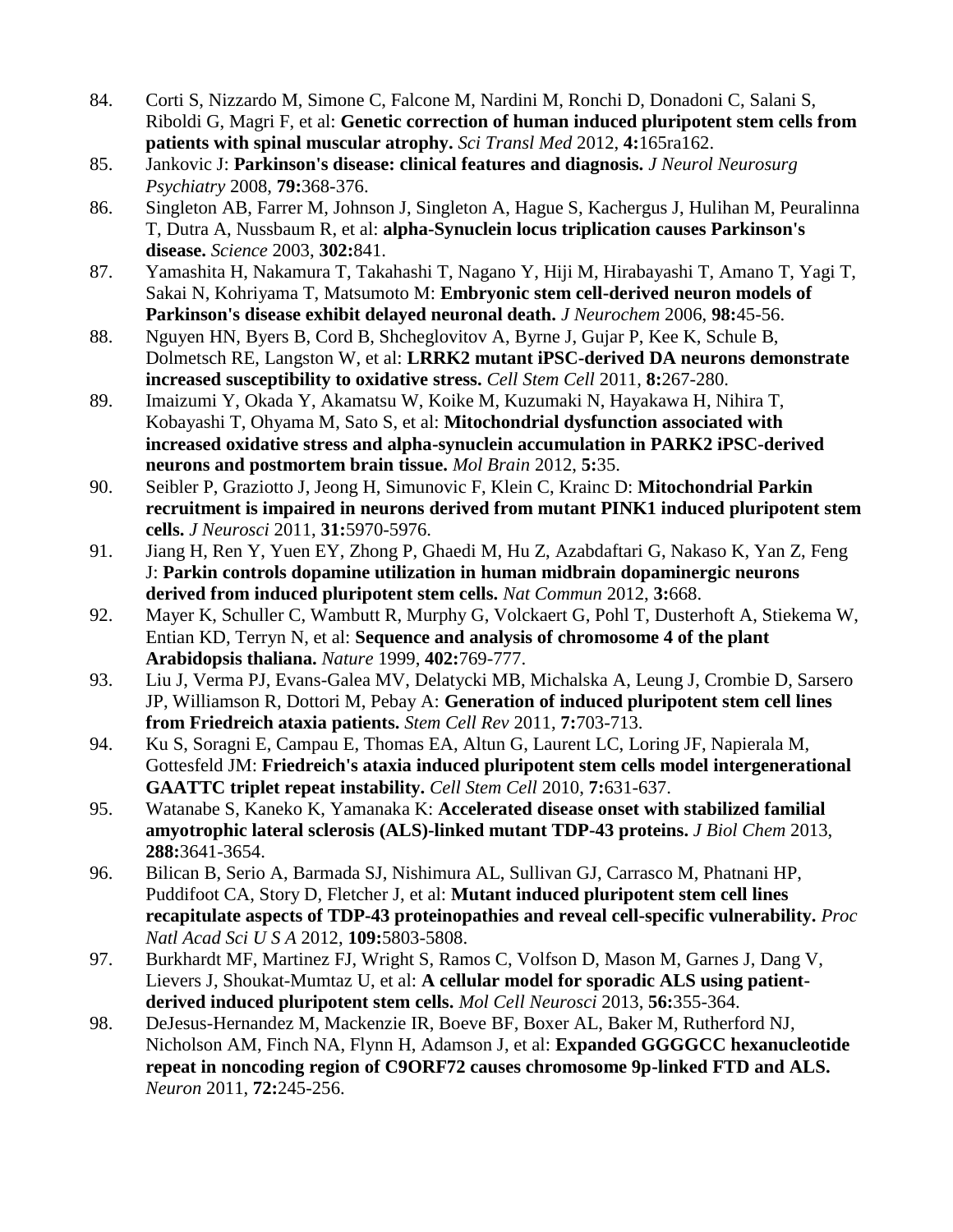- <span id="page-28-0"></span>99. Renton AE, Majounie E, Waite A, Simon-Sanchez J, Rollinson S, Gibbs JR, Schymick JC, Laaksovirta H, van Swieten JC, Myllykangas L, et al: **A hexanucleotide repeat expansion in C9ORF72 is the cause of chromosome 9p21-linked ALS-FTD.** *Neuron* 2011, **72:**257-268.
- <span id="page-28-1"></span>100. Majounie E, Renton AE, Mok K, Dopper EG, Waite A, Rollinson S, Chio A, Restagno G, Nicolaou N, Simon-Sanchez J, et al: **Frequency of the C9orf72 hexanucleotide repeat expansion in patients with amyotrophic lateral sclerosis and frontotemporal dementia: a cross-sectional study.** *Lancet Neurol* 2012, **11:**323-330.
- <span id="page-28-2"></span>101. Ash PE, Bieniek KF, Gendron TF, Caulfield T, Lin WL, Dejesus-Hernandez M, van Blitterswijk MM, Jansen-West K, Paul JW, 3rd, Rademakers R, et al: **Unconventional translation of C9ORF72 GGGGCC expansion generates insoluble polypeptides specific to c9FTD/ALS.** *Neuron* 2013, **77:**639-646.
- <span id="page-28-3"></span>102. Di Giorgio FP, Boulting GL, Bobrowicz S, Eggan KC: **Human embryonic stem cell-derived motor neurons are sensitive to the toxic effect of glial cells carrying an ALS-causing mutation.** *Cell Stem Cell* 2008, **3:**637-648.
- <span id="page-28-4"></span>103. Meyer K, Ferraiuolo L, Miranda CJ, Likhite S, McElroy S, Renusch S, Ditsworth D, Lagier-Tourenne C, Smith RA, Ravits J, et al: **Direct conversion of patient fibroblasts demonstrates non-cell autonomous toxicity of astrocytes to motor neurons in familial and sporadic ALS.** *Proc Natl Acad Sci U S A* 2014, **111:**829-832.
- <span id="page-28-5"></span>104. Yang YM, Gupta SK, Kim KJ, Powers BE, Cerqueira A, Wainger BJ, Ngo HD, Rosowski KA, Schein PA, Ackeifi CA, et al: **A small molecule screen in stem-cell-derived motor neurons identifies a kinase inhibitor as a candidate therapeutic for ALS.** *Cell Stem Cell* 2013, **12:**713-726.
- <span id="page-28-6"></span>105. Boxer AL, Miller BL: **Clinical features of frontotemporal dementia.** *Alzheimer Dis Assoc Disord* 2005, **19 Suppl 1:**S3-6.
- <span id="page-28-7"></span>106. Almeida S, Zhang Z, Coppola G, Mao W, Futai K, Karydas A, Geschwind MD, Tartaglia MC, Gao F, Gianni D, et al: **Induced pluripotent stem cell models of progranulin-deficient frontotemporal dementia uncover specific reversible neuronal defects.** *Cell Rep* 2012, **2:**789-798.
- <span id="page-28-8"></span>107. Tanzi RE, Bertram L: **Twenty years of the Alzheimer's disease amyloid hypothesis: a genetic perspective.** *Cell* 2005, **120:**545-555.
- <span id="page-28-9"></span>108. European Alzheimer's Disease I, Genetic, Environmental Risk in Alzheimer's D, Alzheimer's Disease Genetic C, Cohorts for H, Aging Research in Genomic E: **Meta-analysis of 74,046 individuals identifies 11 new susceptibility loci for Alzheimer's disease.** *Nat Genet* 2013, **45:**1452-1458.
- <span id="page-28-10"></span>109. Dodel R, Rominger A, Bartenstein P, Barkhof F, Blennow K, Forster S, Winter Y, Bach JP, Popp J, Alferink J, et al: **Intravenous immunoglobulin for treatment of mild-to-moderate Alzheimer's disease: a phase 2, randomised, double-blind, placebo-controlled, dosefinding trial.** *Lancet Neurol* 2013, **12:**233-243.
- <span id="page-28-11"></span>110. Choi SH, Veeraraghavalu K, Lazarov O, Marler S, Ransohoff RM, Ramirez JM, Sisodia SS: **Non-cell-autonomous effects of presenilin 1 variants on enrichment-mediated hippocampal progenitor cell proliferation and differentiation.** *Neuron* 2008, **59:**568-580.
- <span id="page-28-12"></span>111. Yazawa I, Giasson BI, Sasaki R, Zhang B, Joyce S, Uryu K, Trojanowski JQ, Lee VM: **Mouse model of multiple system atrophy alpha-synuclein expression in oligodendrocytes causes glial and neuronal degeneration.** *Neuron* 2005, **45:**847-859.
- <span id="page-28-13"></span>112. Gu X, Li C, Wei W, Lo V, Gong S, Li SH, Iwasato T, Itohara S, Li XJ, Mody I, et al: **Pathological cell-cell interactions elicited by a neuropathogenic form of mutant Huntingtin contribute to cortical pathogenesis in HD mice.** *Neuron* 2005, **46:**433-444.
- <span id="page-28-14"></span>113. Ilieva H, Polymenidou M, Cleveland DW: **Non-cell autonomous toxicity in neurodegenerative disorders: ALS and beyond.** *J Cell Biol* 2009, **187:**761-772.